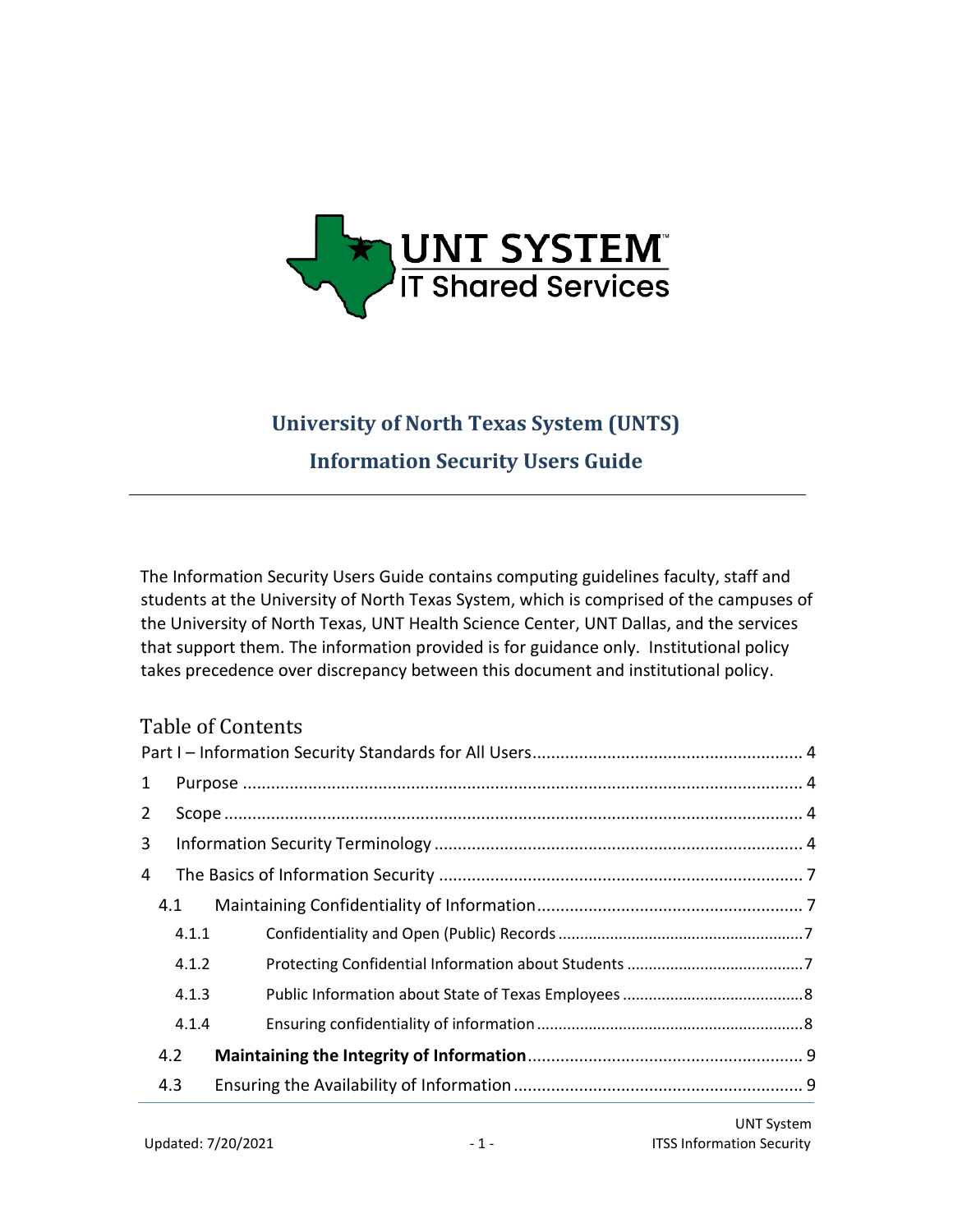|    | 4.3.1 |                                                             |  |  |  |
|----|-------|-------------------------------------------------------------|--|--|--|
|    | 4.3.2 |                                                             |  |  |  |
|    | 4.3.3 |                                                             |  |  |  |
| 5  |       |                                                             |  |  |  |
|    | 5.1   |                                                             |  |  |  |
|    | 5.2   |                                                             |  |  |  |
|    | 5.2.1 |                                                             |  |  |  |
|    | 5.2.2 |                                                             |  |  |  |
|    | 5.2.3 |                                                             |  |  |  |
|    | 5.3   |                                                             |  |  |  |
|    | 5.3.1 |                                                             |  |  |  |
|    | 5.3.2 |                                                             |  |  |  |
|    | 5.4   |                                                             |  |  |  |
|    | 5.4.1 |                                                             |  |  |  |
|    | 5.4.2 |                                                             |  |  |  |
|    | 5.5   |                                                             |  |  |  |
| 6  |       |                                                             |  |  |  |
|    | 6.1   |                                                             |  |  |  |
|    | 6.2   |                                                             |  |  |  |
|    | 6.3   |                                                             |  |  |  |
|    | 6.4   | Responsibilities for Custodians of Information Resources 17 |  |  |  |
|    | 6.5   |                                                             |  |  |  |
| 7  |       |                                                             |  |  |  |
| 8  |       |                                                             |  |  |  |
| 9  |       |                                                             |  |  |  |
|    |       |                                                             |  |  |  |
|    |       |                                                             |  |  |  |
|    | 10    |                                                             |  |  |  |
| 11 |       |                                                             |  |  |  |
|    | 12    |                                                             |  |  |  |
|    | 13    |                                                             |  |  |  |
| 14 |       |                                                             |  |  |  |
|    | 14.1  |                                                             |  |  |  |
|    |       |                                                             |  |  |  |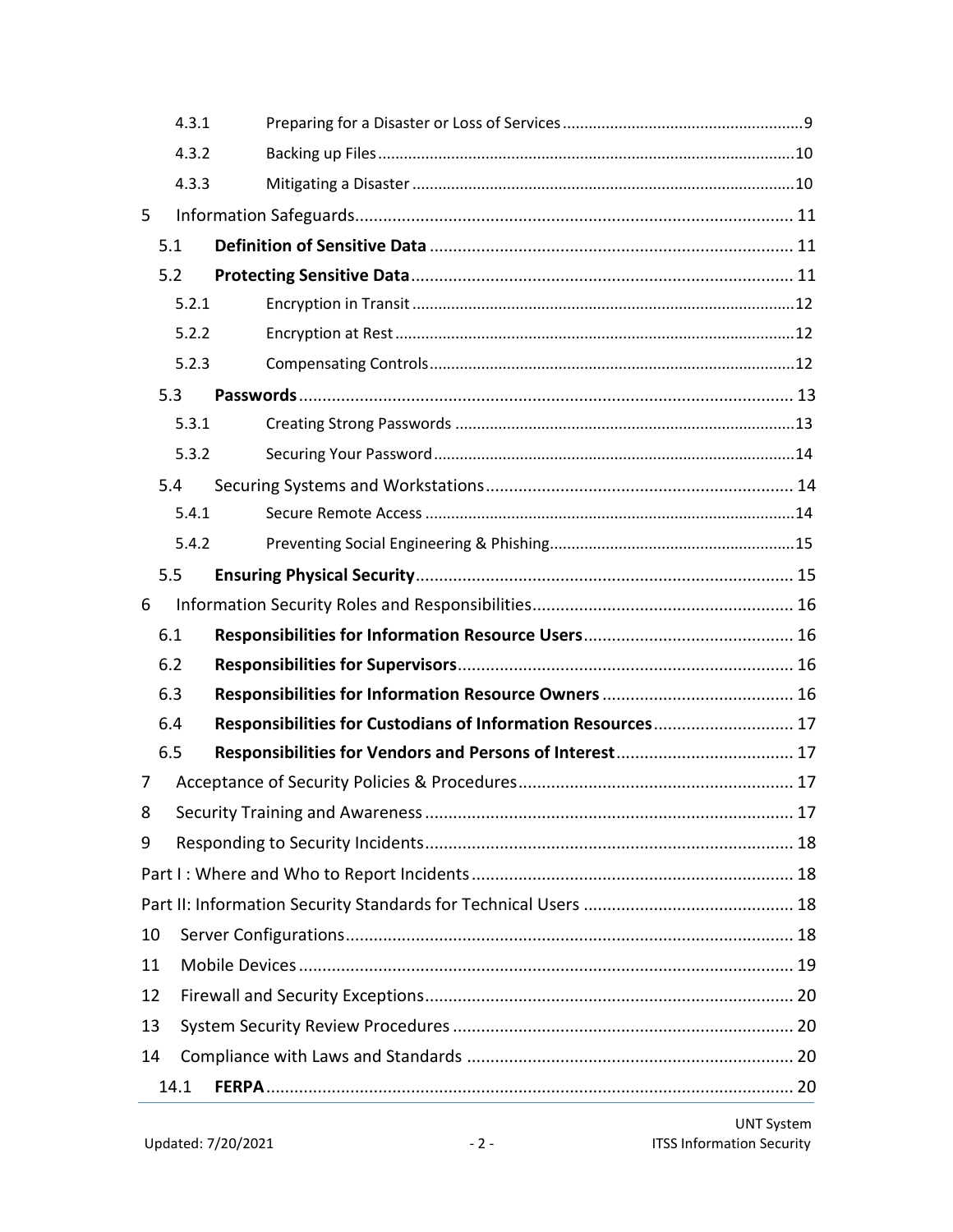|    | 14.1.1                                                             |  |  |  |  |  |  |
|----|--------------------------------------------------------------------|--|--|--|--|--|--|
|    | 14.1.2                                                             |  |  |  |  |  |  |
|    | 14.2                                                               |  |  |  |  |  |  |
|    | 14.2.1                                                             |  |  |  |  |  |  |
|    | 14.2.2                                                             |  |  |  |  |  |  |
|    | Payment Card Industry Data Security Standards (PCI-DSS) 23<br>14.3 |  |  |  |  |  |  |
| 15 |                                                                    |  |  |  |  |  |  |
| 16 |                                                                    |  |  |  |  |  |  |
| 17 |                                                                    |  |  |  |  |  |  |
| 18 |                                                                    |  |  |  |  |  |  |
| 19 |                                                                    |  |  |  |  |  |  |
| 20 |                                                                    |  |  |  |  |  |  |
| 21 |                                                                    |  |  |  |  |  |  |
| 22 |                                                                    |  |  |  |  |  |  |
| 23 |                                                                    |  |  |  |  |  |  |
| 24 |                                                                    |  |  |  |  |  |  |
| 25 |                                                                    |  |  |  |  |  |  |
| 26 |                                                                    |  |  |  |  |  |  |
| 27 |                                                                    |  |  |  |  |  |  |
| 28 |                                                                    |  |  |  |  |  |  |
| 29 |                                                                    |  |  |  |  |  |  |
|    | 29.1                                                               |  |  |  |  |  |  |
|    | 29.1.1                                                             |  |  |  |  |  |  |
|    | 29.1.2                                                             |  |  |  |  |  |  |
|    | 29.1.3                                                             |  |  |  |  |  |  |
|    | 29.2                                                               |  |  |  |  |  |  |
|    | 29.3                                                               |  |  |  |  |  |  |
|    | 29.4                                                               |  |  |  |  |  |  |
| 30 |                                                                    |  |  |  |  |  |  |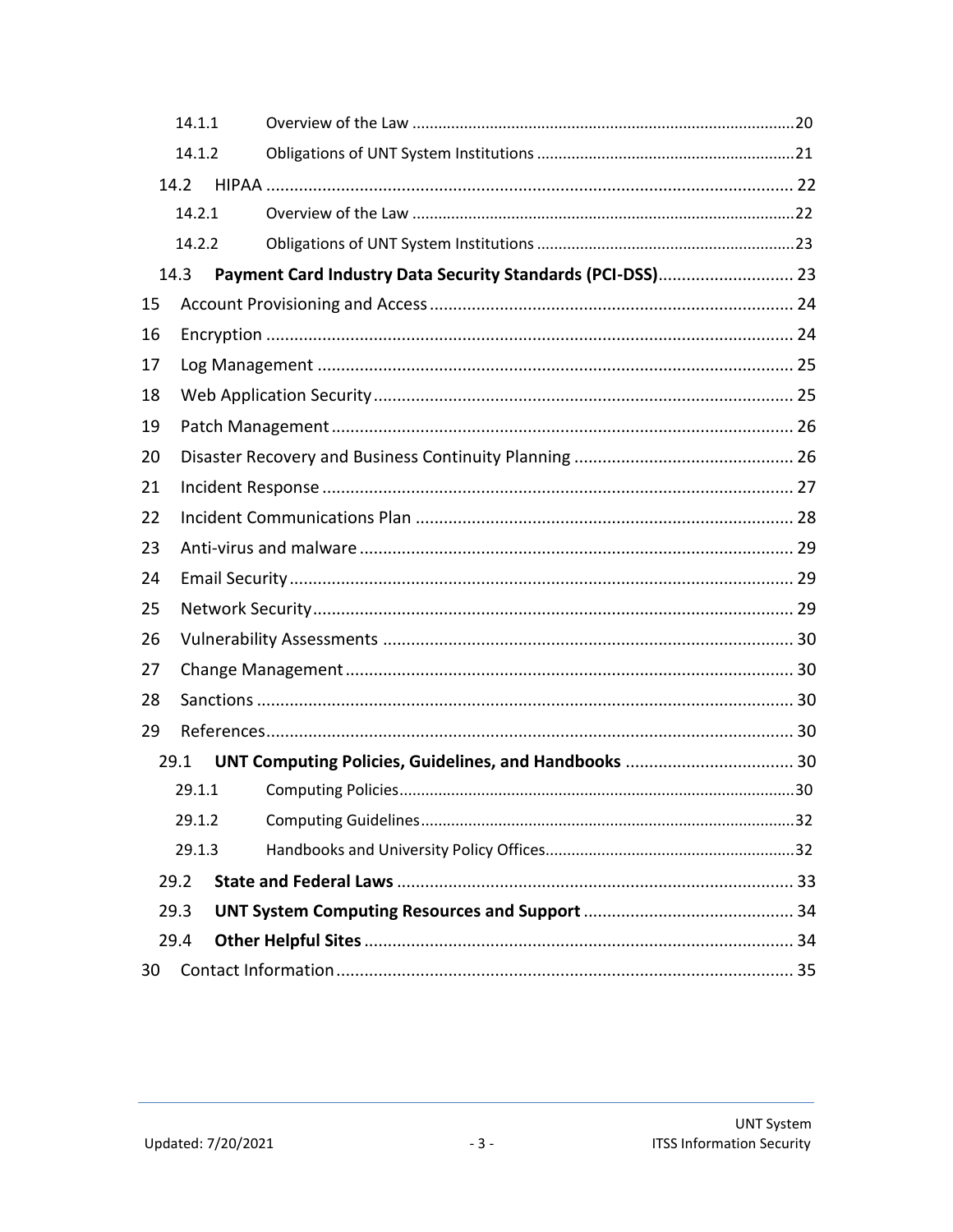# <span id="page-3-0"></span>**Part I – Information Security Standards for All Users**

# <span id="page-3-1"></span>**1 Purpose**

The purpose of this Users Guide is to help managers and users of information resources gain an understanding of the basic knowledge necessary to protect these resources. Information resources are the physical and logical data information assets of the university. Gaining knowledge about how to protect these resources can ensure that intrusion, alternation, or loss will be less damaging. This document is a guide for learning best practices for securing information resources. It is a guide to help protect against security breaches, improper access to computing resources, unauthorized disclosure of information, and internal and external threats. The responsibilities of university faculty, staff, and students are presented, as well as the services provided by the Information Security staff. Also included, are links to UNT System (UNTS) computing policies, guidelines, and standards, as well as links to state and federal laws.

# <span id="page-3-2"></span>**2 Scope**

The UNTS institutions depend upon their computer systems and networks in all aspects of their missions, from scheduling classes and registering students to generating employee paychecks. The continued operation of information systems depends upon appropriate levels of information security. Maintaining security requires all employees to do their part.

Custodians must maintain the security of information through hardware and software controls. Additionally, the behavior of users of the computer hardware, software, and information affects the confidentiality, integrity, and availability of that information. This document gives the information resource user the basic knowledge needed to protect institutional information and assets from misuse, abuse, unauthorized access or unauthorized disclosure. Institutionally owned assets include the hardware (Workstations, servers, etc.), software (operating systems, desktop software, etc.) and information that the hardware and software allow access. Such information may be sensitive or confidential and may have policies or laws that protect its availability, integrity, and confidentiality.

# <span id="page-3-3"></span>**3 Information Security Terminology**

**Access** - to approach, view, instruct, communicate with, store data in, retrieve data from, or otherwise make use of information resources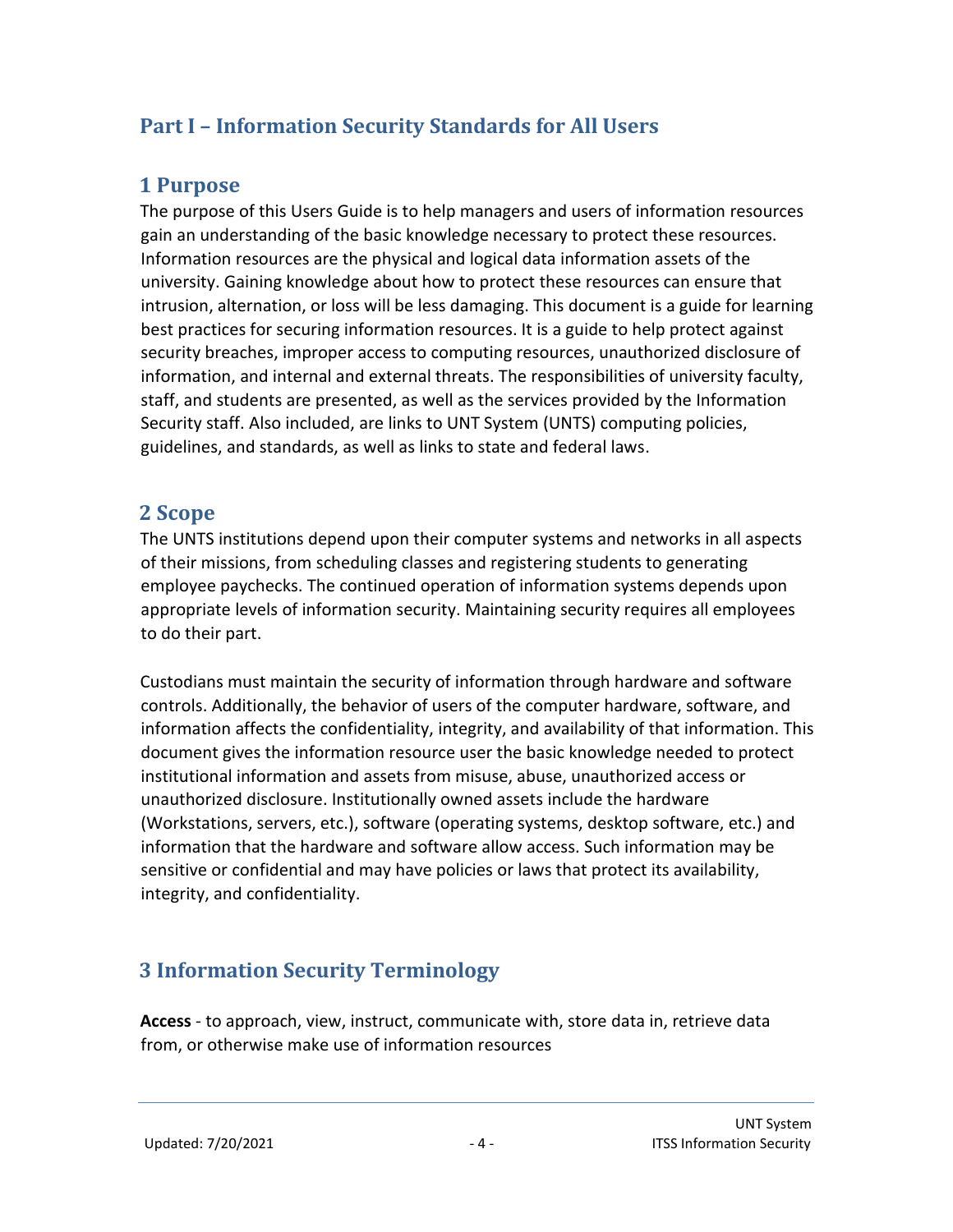**Access Control** - the enforcement of specified authorization rules based on positive identification of users and the systems or data they are permitted to access

**Availability** - ability to be present or make ready for immediate use

**Breach or Incident** - an event that results in unauthorized access, loss, disclosure, modification, or destruction of information resources whether accidental or deliberate

**CERT** – Computer Emergency Response Team; lead by a member of the ITSS Information Security team and may consists of members of any affected department's staff

**Confidential Information** - information that is accepted from disclosure requirements under the provisions of the Texas Public Information Act or other applicable state or federal law

**Contingency** - intended for use in circumstances not completely foreseen.

**Control** - a protective action, device, policy, procedure, technique, or other measure that reduces exposure

**Critical Information** - information that is defined by the agency to be essential to the agency's function(s)

**Custodian of an Information Resource** - a person responsible for implementing ownerdefined controls and access to an information resource

**Data** - a representation of facts or concepts in an organized manner in order that it may be stored, communicated, interpreted, or processed by automated means. Data includes all files, regardless of size or storage media, including e-mail messages, system logs, and software (commercial or locally developed)

**Department Head** - an employee of the university with budgetary authority over users of an information resource

**Disaster** - a condition in which an information resource is unavailable, because of a natural or man-made occurrence, that is of sufficient duration to cause significant disruption in the accomplishment of agency program objectives, as determined by agency management

**Disclosure** - unauthorized access to confidential or sensitive information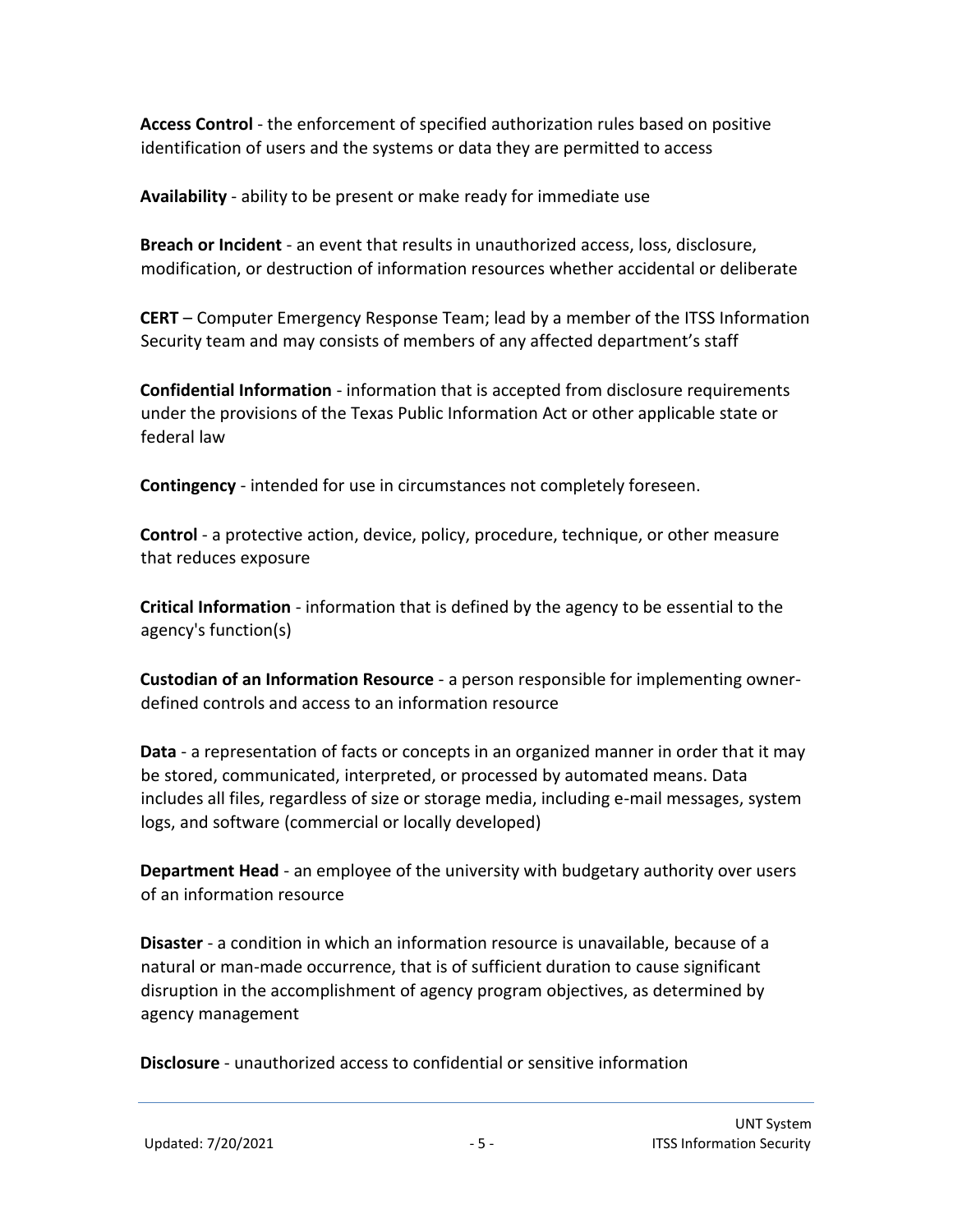**Incident or Breach** - an event that results in unauthorized access, loss, disclosure, modification, or destruction of information resources whether accidental or deliberate

**Information Resource** - the procedures, equipment, facilities, software and data which are designed, built, operated and maintained to collect, record, process, store, retrieve, display and transmit information

**Information Resource Owner** - a person responsible for a business function and for implementing controls and access to information resources supporting that business function

**Information Security** - those measures, procedures, or controls which provide an acceptable degree of safety of information resources from accidental or intentional disclosure

**Integrity** - the state that exists when computerized information is predictably related to its source and has been subjected to only those processes that have been authorized by the appropriate personnel

**Password** - a combination of characters and numbers that serve as authentication for a user's identity

**Phishing** - an attempt to obtain sensitive information by using one or more types of counterfeit media usually through email

**Risk** - the likelihood or probability that a loss of information resources or breach of security will occur

**Secure Socket Layer (SSL)** – a secure protocol used for encrypting messages sent over the internet.

**Security Controls** - hardware, programs, procedures, policies, and physical safeguards that are put in place to assure the integrity and protection of information and the means of protecting it

**Sensitive Information** - information classified by state agencies that requires special precautions to protect it from unauthorized modification or deletion

**Social Engineering** - a deliberate attempt by someone to obtain sensitive information through deception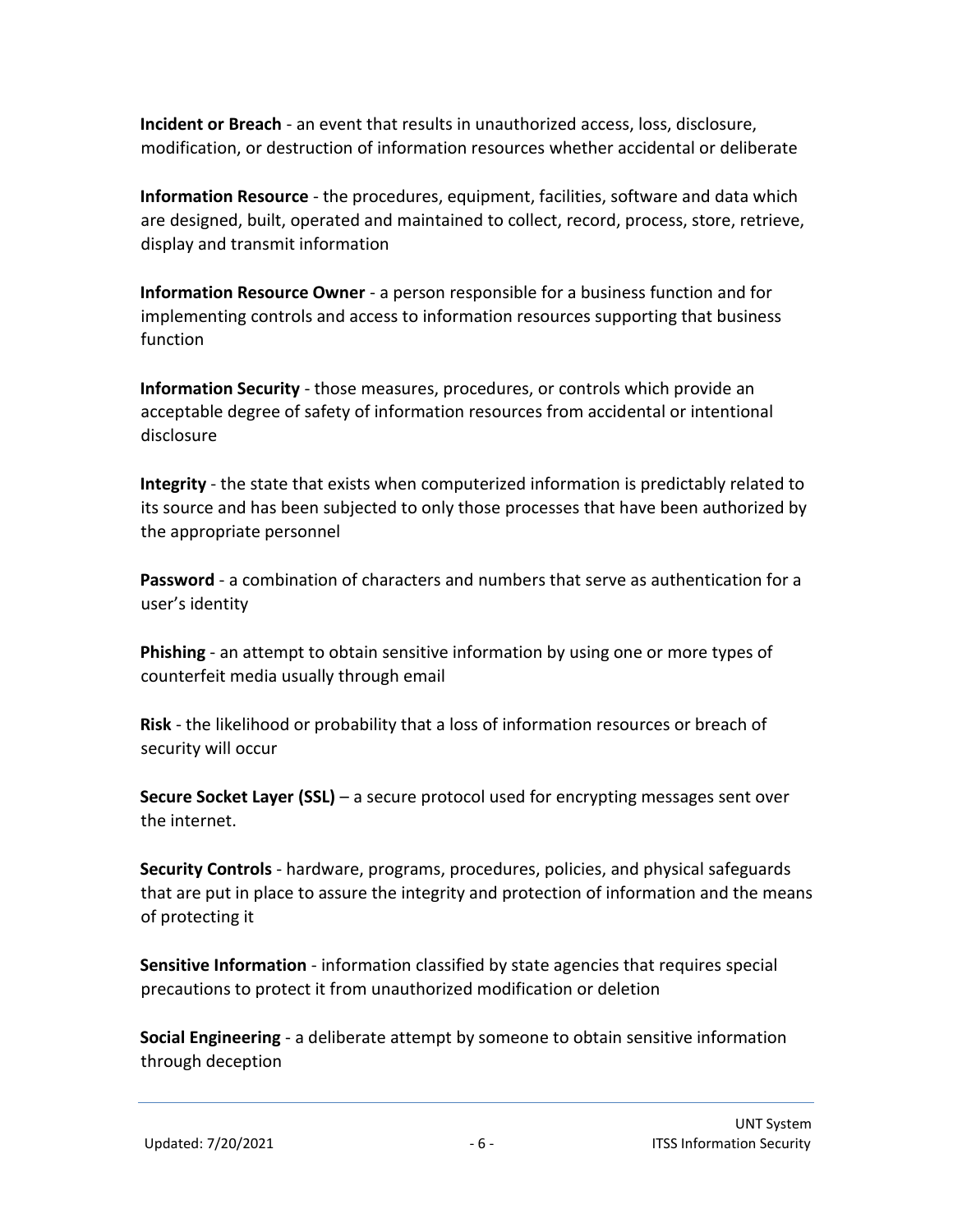**User of an Information Resource** - an individual or automated application authorized to access an information resource in accordance with the owner-defined controls and access rules

**VPN** – a virtual private network is a secure tunnel over the internet that can be used to access remote services

# <span id="page-6-0"></span>**4 The Basics of Information Security**

#### <span id="page-6-1"></span>4.1 Maintaining Confidentiality of Information

#### <span id="page-6-2"></span>**4.1.1 Confidentiality and Open (Public) Records**

Most types of institutionally owned information (records) are defined as either "Confidential" or "Public." Information that is classified as confidential is divided into two categories, category I or category II both of which cannot be disclosed or disseminated to the public (people who aren't employees of the institution with a need to know this information). Much of the information about our students (grades, financial aid status, social security numbers, etc.) is confidential.

#### <span id="page-6-3"></span>**4.1.2 Protecting Confidential Information about Students**

Everyone has a responsibility to protect information about students from public disclosure, no matter where the information resides. The Family Education Rights and Privacy Act (FERPA) of 1974, guarantees students the right to protect all information that is not classified as "open directory" information. FERPA requires written consent be obtained by the student before disclosing the student's education records containing personally identifying information. Exceptions to requiring consent are made in limited circumstances, such as when needed by local emergency responders during a health or safety emergency. More information about FERPA is found later in this document in [section 14.1.](#page-19-3)

Students can request their directory information to be withheld. The students who have requested information to be withheld are identified within the Enterprise Information System (EIS). All employees of a UNT System institution who regularly deal with student information should attend FERPA training, available through the Registrar's Office at each institution. Open directory information includes general information (as listed above) but it is important that all other student information be kept confidential. Please contact the Registrar's Office of your institution for additional information.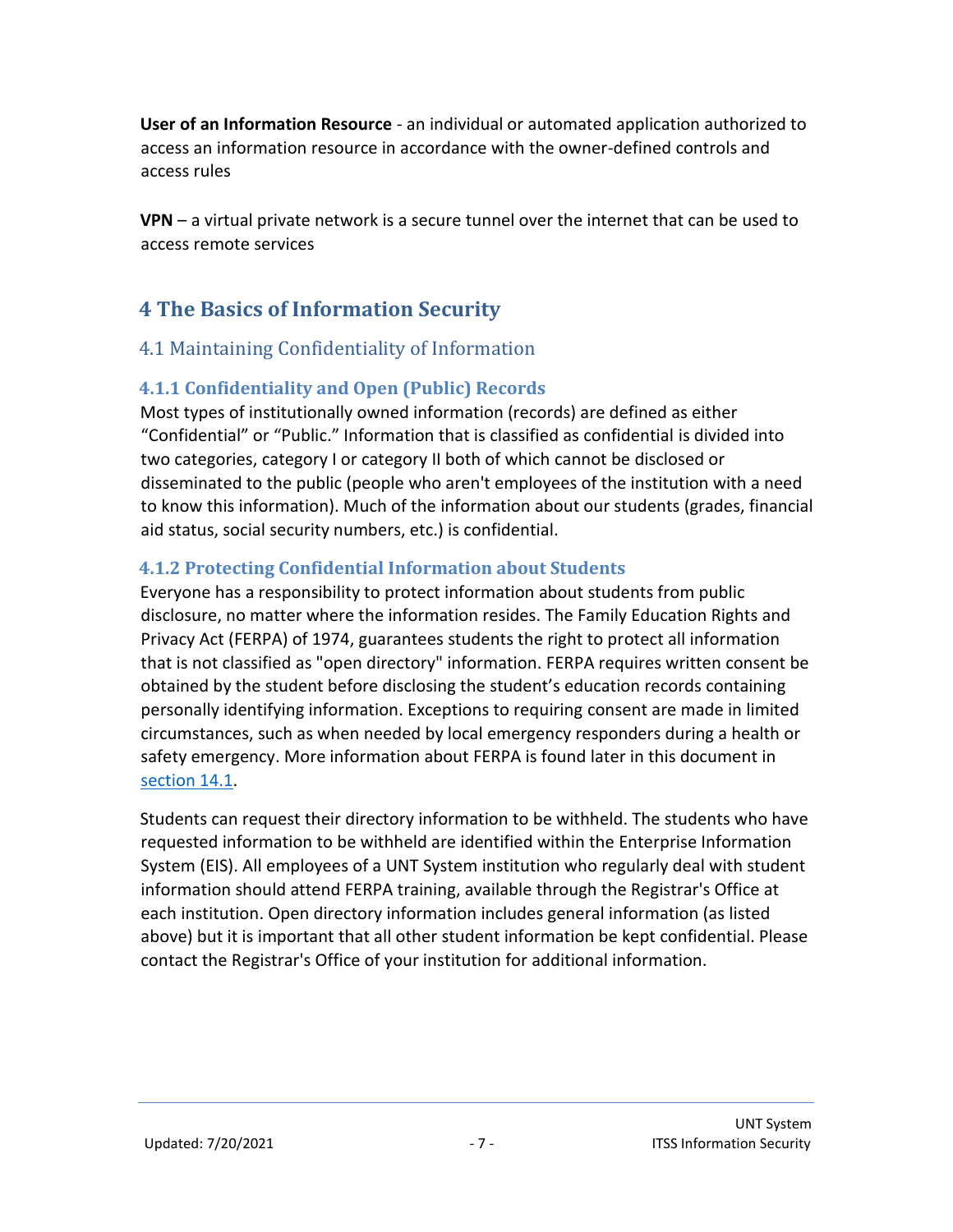#### <span id="page-7-0"></span>**4.1.3 Public Information about State of Texas Employees**

Unless otherwise restricted, the Texas Public Information Act (also known as the Texas Open Records Act) allows the disclosure of Texas state agencies employee records including public institutions. This information includes, but is not limited to:

- Employee name
- Sex
- Ethnicity
- Salary
- Dates of employment
- Title
- Home and mailing addresses
- Home phone numbers

Employees may restrict disclosure of their home address, mailing address, personal phone numbers, emergency contact information, or information about family members. Employers are required to ask each employee their preference upon hire. Requests for information from the public should be referred to the Office of General Counsel.

#### <span id="page-7-1"></span>**4.1.4 Ensuring confidentiality of information**

- Identify confidential information as "CONFIDENTIAL" on printouts, disk, screen, or anywhere that it is stored or displayed.
- Choose good passwords and keep them secret. Passwords are confidential, too.
- Logout and/or lock the office when you're away from your desk.
- Don't permit another person to use your account.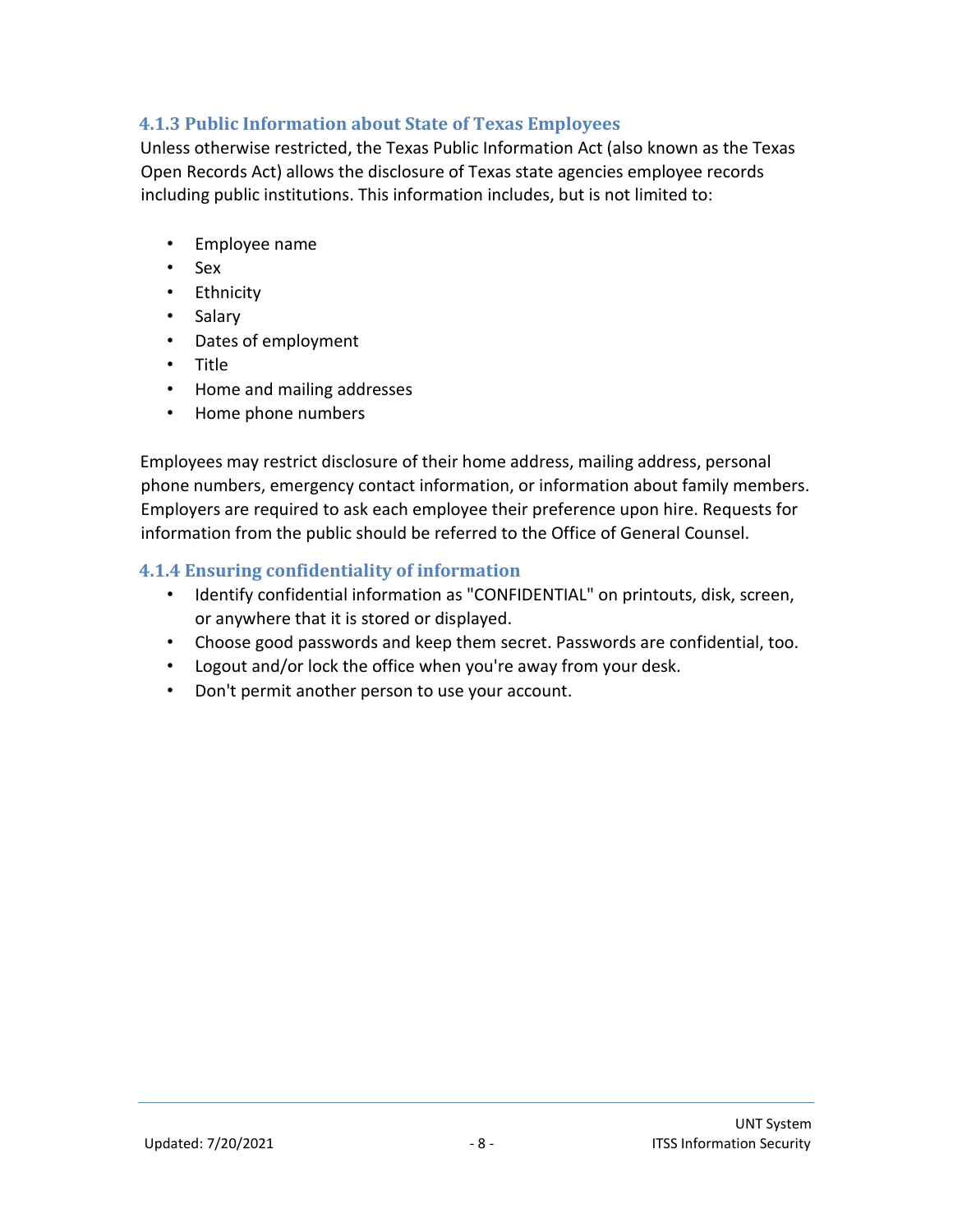- Use special care when posting grades (assign random numbers rather than using parts of social security numbers).
- Secure printouts and other documents. Retrieve your printouts as soon as possible. Keep confidential or sensitive documents out of plain view.
- Shred CONFIDENTIAL documents or place in locked paper recycling bins. Make sure discarded disks and tapes are unreadable.
- Attend security awareness and FERPA training and send your student workers, too.

# <span id="page-8-0"></span>4.2 **Maintaining the Integrity of Information**

Information needs to be accurate and complete to be useful. Records and documents must be protected from unauthorized modification or destruction. Here are steps to take to keep the integrity of information intact:

- Check your work for accuracy and completeness.
- Choose good passwords and keep them secret.
- Logout and/or lock the office when you're away from your desk.
- Don't permit another person to use your account.
- Use the VPN (Virtual Private Network) when remotely accessing secure resources.
- Use virus detection/protection software.
- Use encryption when transmitting sensitive data over the web (See Section 5.2) Protecting Sensitive Data).
- Make sure you have backups of important information (on paper, disks, tape, or file server).
- Control who has access to the data that you manage and what kind of access they have.
- Check references when hiring.

# <span id="page-8-1"></span>4.3 Ensuring the Availability of Information

#### <span id="page-8-2"></span>**4.3.1 Preparing for a Disaster or Loss of Services**

Disasters can strike at any given moment. Adequate plans must be in place to address how every department would operate in the event of either a natural or technological disaster that could potentially cause an outage to UNT System enterprise services. It is important to have a plan in place that addresses how critical operations would continue to operate if enterprise services became unavailable. The plan should provide for both short and extended periods of a services' outage. Contingency plans are made up of procedures and lists. Procedures should address how to accomplish basic tasks without computers and networks.

Plans should include the following: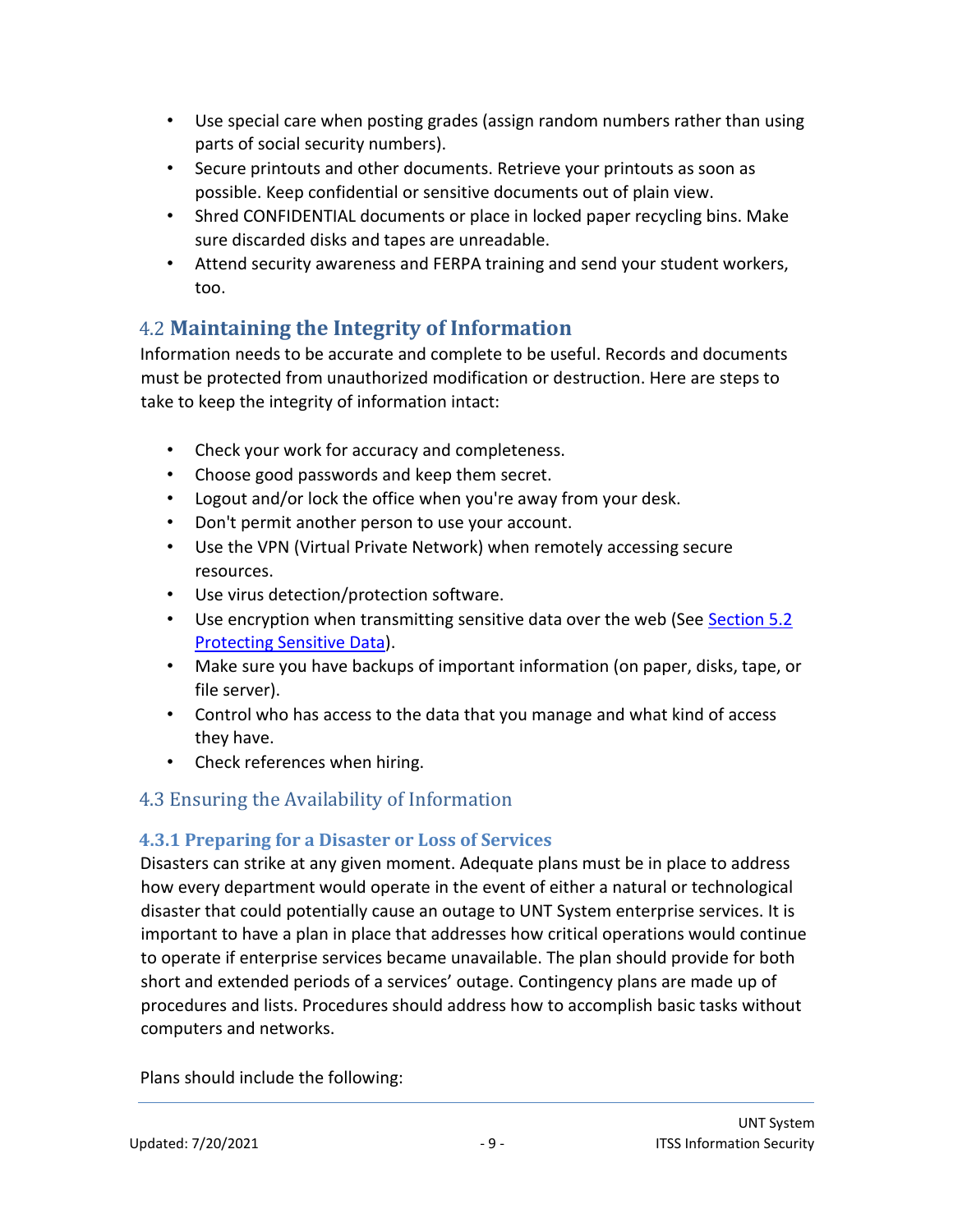- Names of key personnel (faculty, staff, computer support staff, back up support, building representatives, safety emergency coordinators, emergency services personnel, etc.).
- Key personnel contact information.
- Critical data, hardware, and software critical documentation.
- Critical supplies and resources (computers, telephones, monitors, network access, etc.), vendor contact information (business name, telephone number, address, contact name, etc.).
- Emergency procedures (building coordinator plans, evacuation plans based on type of disaster, test dates, etc.).
- Storage location of critical backup data.
- Date of the last review of all elements of the contingency plan.

A contingency plan is a living document. Some of the information changes frequently and should be updated and disseminated. Departments should test their plans periodically to ensure the contingency procedures are still applicable.

#### <span id="page-9-0"></span>**4.3.2 Backing up Files**

In the event of a disaster, it is possible that files on your workstation may become unavailable. Any file critical to daily operations should always be backed up to the Institutional OneDrive folder. Since the files will be accessible anywhere with an internet access.

The following guidelines should be followed to ensure the availability of your data:

- Add backing up files to your weekly or monthly to-do list.
- Know how often the files on your department's file server are backed up.
- Back up what you can't replace.
- Back up or archive your important e-mail messages.
- Keep a backup in a secure location other than your office.
- Keep your files organized to simplify backups.
- Use version numbers in filenames and keep several recent versions.
- Make sure your IT manager approves your backup location.

If you need assistance, contact the IT manager in your department.

#### <span id="page-9-1"></span>**4.3.3 Mitigating a Disaster**

Disasters cannot always be prevented, but following the steps below can help reduce the impact to institutional data: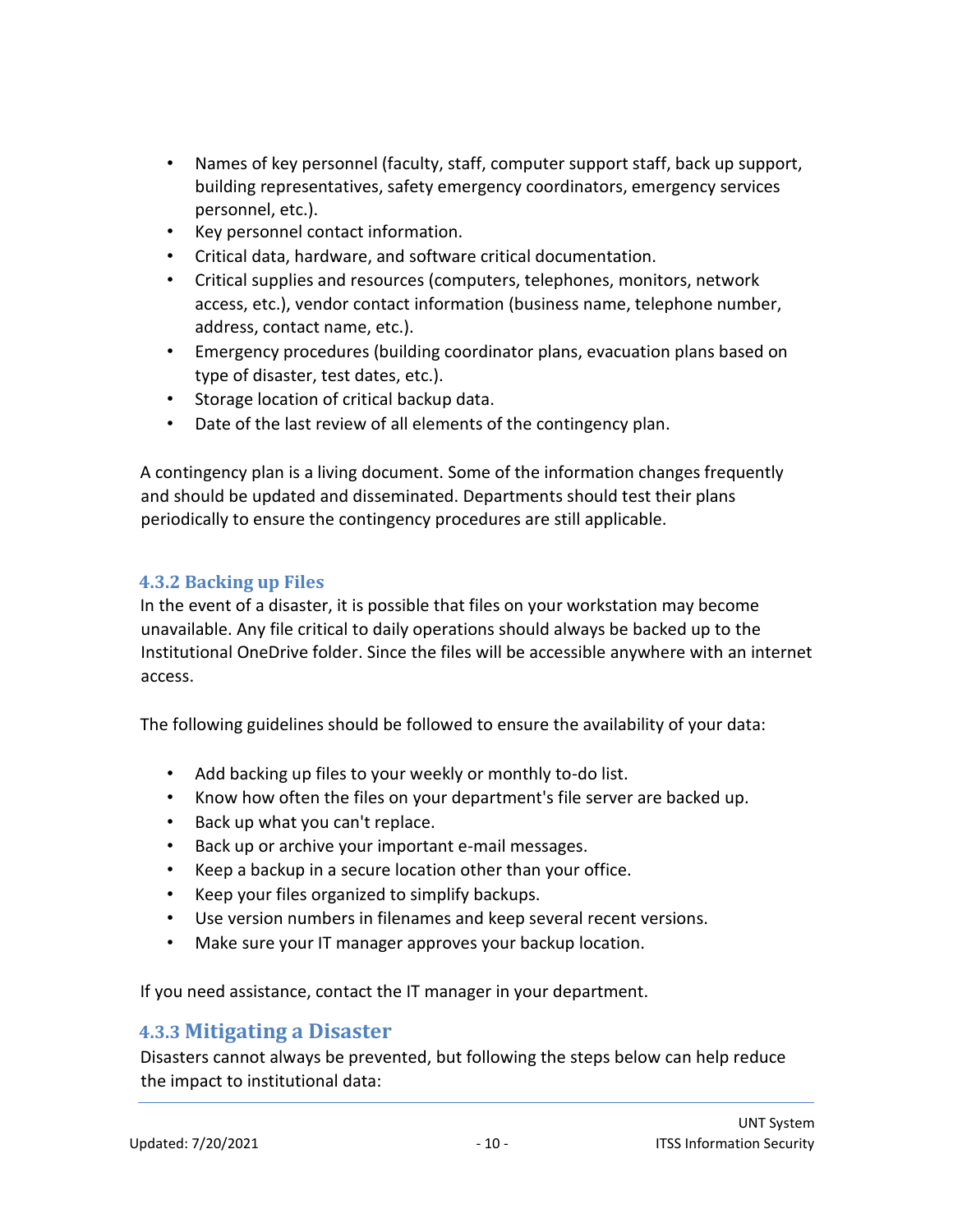- Perform periodic risk assessments to determine what is vulnerable.
- Have an up-to-date contingency plan in place and distributed to key personnel.
- Make sure your critical files are backed up at least once a week.
- Ensure the physical security of your office areas.
- Choose good passwords and keep them secret.
- Log out and/or lock the office when you're away from your desk.
- Do not allow any other person to use your user account.
- Use antivirus software.

# <span id="page-10-0"></span>**5 Information Safeguards**

# <span id="page-10-1"></span>5.1 **Definition of Sensitive Data**

Many records fall under the provisions of laws and regulations that impose additional security and retention requirements designed to prevent unauthorized access to those records. UNT institutions utilize classification standards to determine the sensitivity of data. Sensitive data is any information that falls into categories I or II as seen below. Data classified as categories I or II may require additional security controls.

**Category I Confidential**: Category I includes confidential information that must be protected from unauthorized disclosure or public release based on state or federal law (e.g. the Texas Public Information Act), or information that requires a high degree of security. Examples include social security numbers, credit card numbers, protected health information, student information, and in some cases student directory information.

**Category II Proprietary:** Category II includes information that is proprietary to the institution or has moderate protection requirements. Examples include departmental information, non- confidential information.

**Category III Public:** Category III information includes all other types of information that have little or no protection requirements, or information intended for public release as described in the [Texas Public Information Act.](https://www.tsl.state.tx.us/agency/customer/pia.html)

#### <span id="page-10-2"></span>5.2 **Protecting Sensitive Data**

The State of Texas information security standards require encryption of sensitive data in certain instances. To find out what specific options are available to encrypt sensitive data, contact your department IT Manager.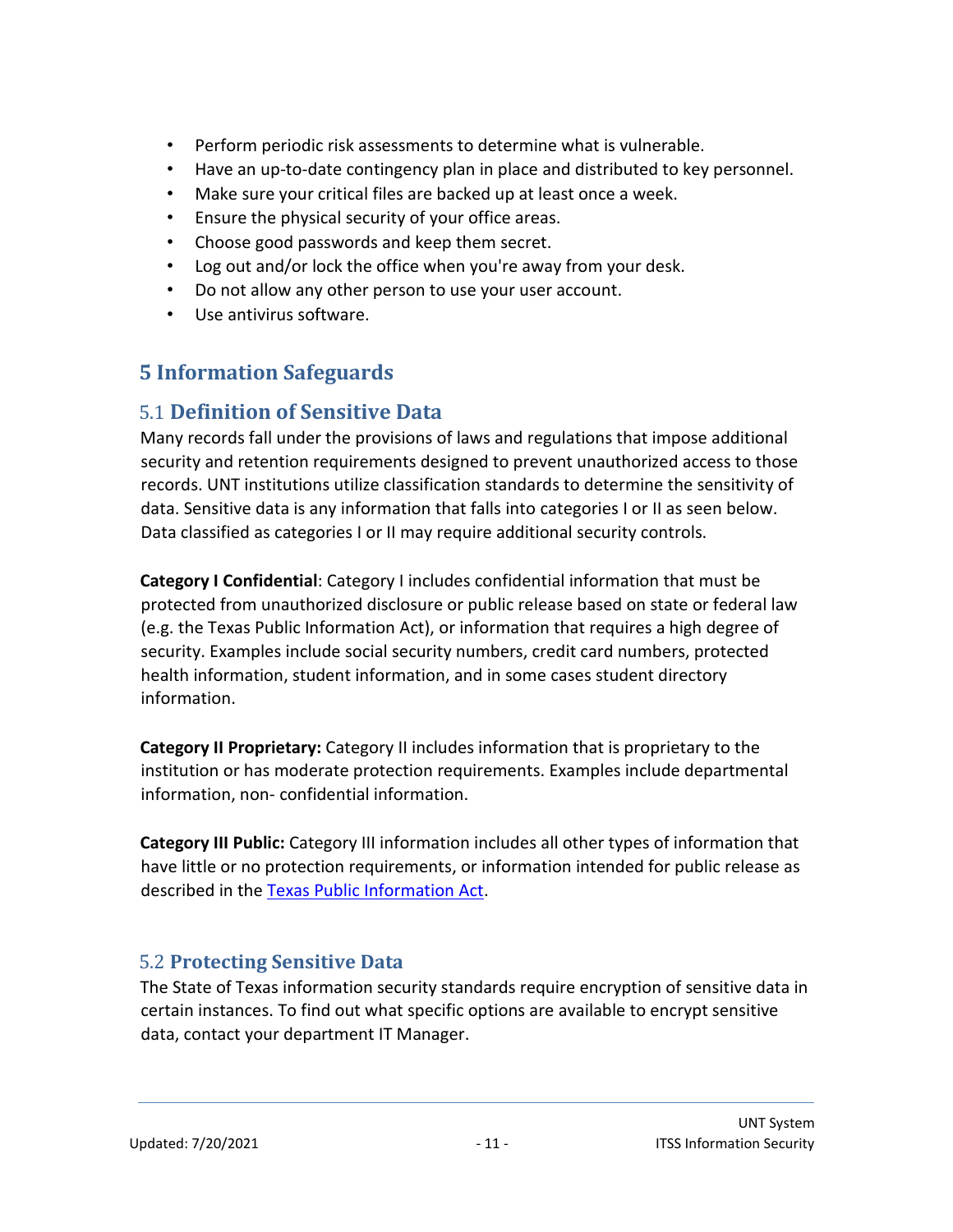#### <span id="page-11-0"></span>**5.2.1 Encryption in Transit**

To ensure the integrity of sensitive data, it is important to transmit data securely. Data classified as category I is required to be encrypted while in transit. It is also recommended that data classified as category II be transmitted securely when possible. Examples of ways to encrypt transmitted messages are encrypted instant messaging, Secure Socket Layer (SSL) enabled web forms (https://), and Virtual Private Network (VPN) access.

#### <span id="page-11-1"></span>**5.2.2 Encryption at Rest**

Sensitive data should also be encrypted while it is being stored. Using strong encryption will reduce the damage incurred by a compromise and can even eliminate the chances of information disclosure. Data classified as category I is required to be encrypted at rest, and it is also recommended that category II data be encrypted at rest as well. Examples of where encryption at rest might be used are encrypting files and folders, encrypting database tables or columns, or encrypting disks.

#### <span id="page-11-2"></span>**5.2.3 Compensating Controls**

In some cases, it may not be practical to utilize encryption to protect sensitive data. In these rare cases, it is required to document and implement compensating controls, and seek an exemption from this requirement from your institutional information security officer. Compensating controls are a combination of practices and technology that can be implemented to lessen the risk of sensitive data disclosure.

In addition to the encryption requirements, data classified as categories I or II should be protected using the following measures:

- Workstation screens should not be visible to anyone but the authorized user of secure documents.
- Workstations used to view or edit secure documents should be protected with a screen saver that requires a password to re-activate the screen after it goes into sleep mode.
- Only authorized persons may use a workstation on which secure documents are accessible.
- Follow strong password standards (See Section 5.3.1 Creating Strong Passwords).

State and federal regulations may also require that some or all the following access monitoring controls be implemented noting the following:

- Who is logged into which workstation; how long they are logged in.
- The nature of files that are accessed.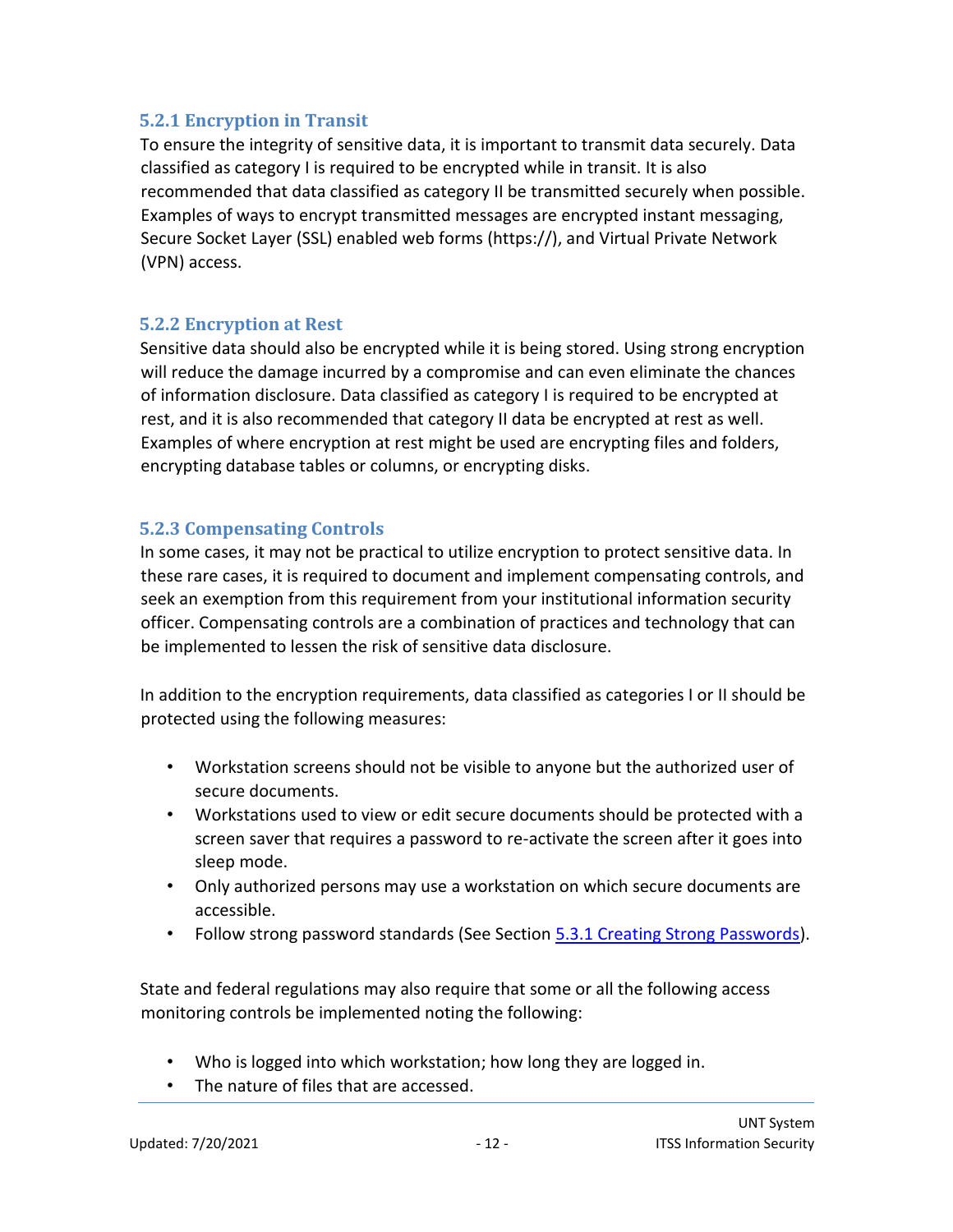- How long a workstation is idle after an employee log in, irregular patterns in employee logins.
- A review of access logs of a computing resource to determine any potential security risks.

OneDrive for Business may be used to store files for UNT System institutions' business purposes only. Because OneDrive for Business automatically stores files in two locations (on the computing device and in OneDrive), care must be taken to ensure that information is stored in a manner that ensures compliance with information security policies. Confidential information may not be stored on mobile computing devices, i.e., laptops, tablets, etc., unless the device is encrypted. Personally owned information and files may not be stored in OneDrive.

For further information about encryption and other topics on information security, please see the UNT System Information Security Handbook. See section 12.4 for information about encryption.

# <span id="page-12-0"></span>5.3 **Passwords**

#### <span id="page-12-1"></span>**5.3.1 Creating Strong Passwords**

The latest UNT System password standards as specified in the UNT System Information Security Handbook should followed when creating passwords. Moreover, here are some suggestions that will help create strong passwords and reduce the risk compromise:

- Use a combination of letters, numbers and special characters  $(5, *, !, etc.).$
- Use the first letter of each word in a phrase.
- Use upper- and lower-case characters.
- Choose passwords that are a minimum of eight characters in length the longer the better.
- Use a different password for each system.
- Use a phrase or incorporate an acronym

Avoid the following when creating new passwords:

- Using common words, a friend's name, a pet's name, the name of your favorite team, etc.
- Using your EUID (Enterprise User ID).
- Using your birthdate, social security number, phone number, or other personally identifiable information.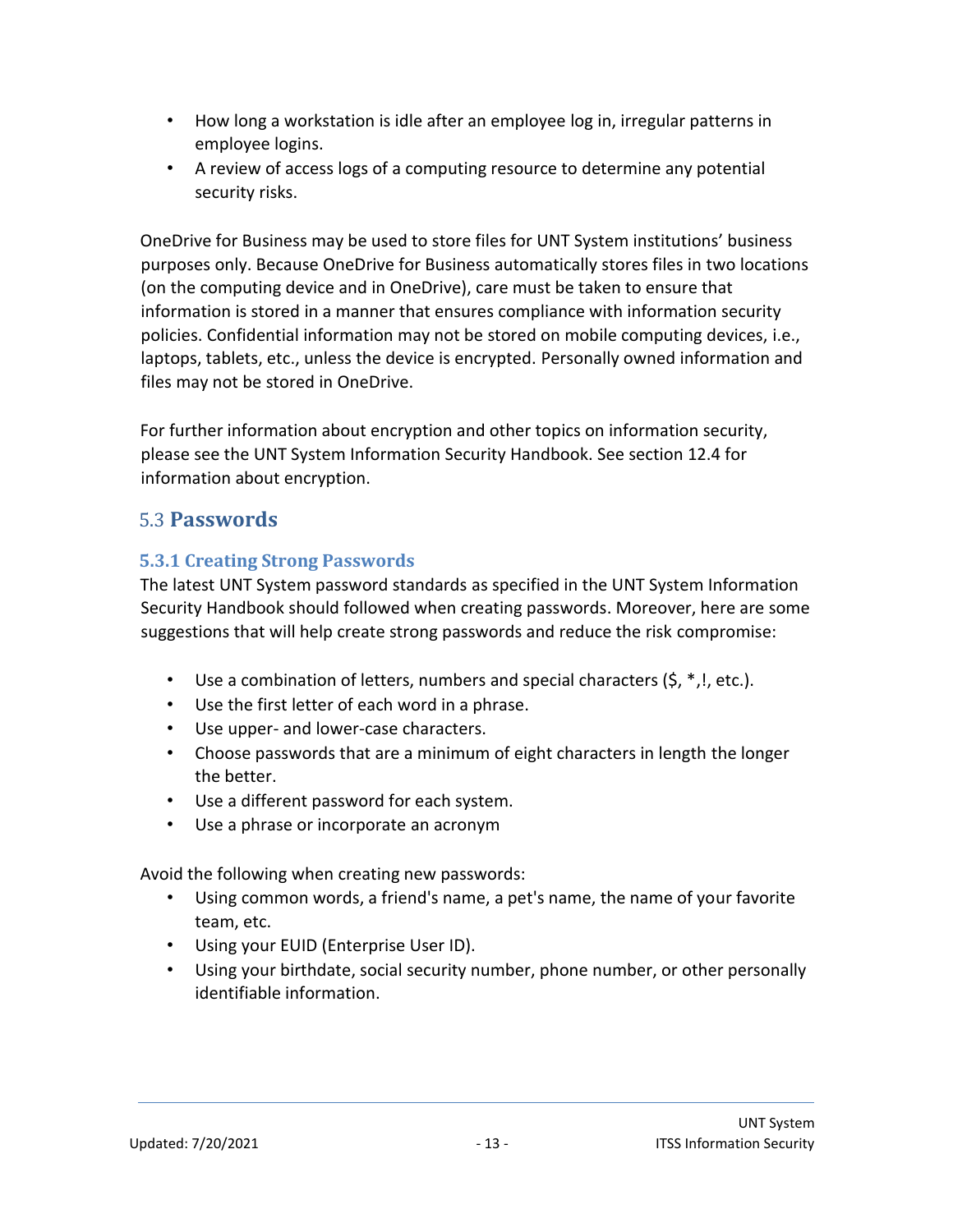#### <span id="page-13-0"></span>**5.3.2 Securing Your Password**

After a set number of failed password attempts, your institutional account will be locked in order to prevent further unauthorized access attempts. To reset your password, go the [Account Management System](https://ams.unt.edu/) [page on the UNT website to reset your password.](https://ams.unt.edu/)

Other ways to keep your password secure:

- Remember to destroy any paperwork that may display your EUID (Enterprise User ID), enterprise password, or employee id.
- Change your password when you suspect that someone else may know it.
- Change your password periodically. Never re-use an old password.
- Never write down a password.
- Never send a password to another person under any circumstance, not even your computing support staff.
- If you forget your password, or your password expires, go to th[e](http://ams.unt.edu/) [Account](http://ams.unt.edu/) [Management System](https://ams.unt.edu/) [page to reset it.](https://ams.unt.edu/)
- [Never use the same password for more than one system.](https://ams.unt.edu/)

#### <span id="page-13-1"></span>5.4 Securing Systems and Workstations

All workstations should employ antivirus software for protection against malicious code. ITSS Information Security has a site license for McAfee Antivirus software that can be downloaded from the **ITSS Information Security antivirus webpage** [wi](http://itss.untsystem.edu/antivirus-download)th a valid EUID and password. The antivirus software should be configured for regular updates and automatic scans to remain effective. In addition, you can reduce your risk of compromise by following these practices:

- Verify the contents of unexpected email attachments or instant messenger links before opening them.
- Utilize a firewall.
- Apply current patches to your operating system.
- Keep all software up to date by applying current patches. Examples include browsers, browser add-ins such as java and flash, and popular office productivity products.

#### <span id="page-13-2"></span>**5.4.1 Secure Remote Access**

In order to ensure the security of institutional computing systems, it is a necessity to utilize the UNT Virtual Private Network (VPN) when accessing resources from off campus. The UNT VPN provides a secure connection to UNT System networked resources. The following pre-requisites must be met in order to access resources via the UNT VPN: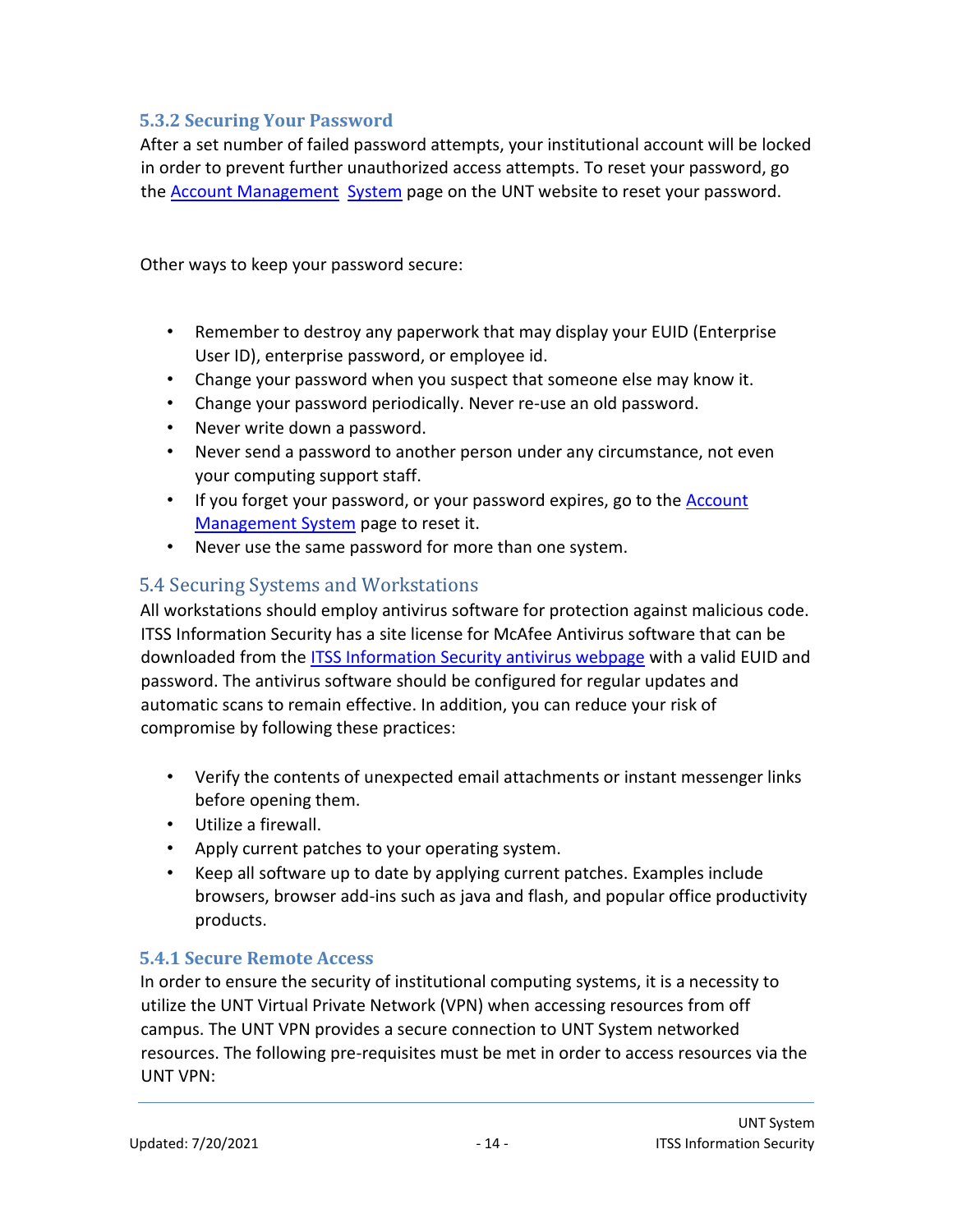- A reliable internet connection It is highly recommended to have a high-speed internet connection available when accessing resources remotely.
- Up to date software Any computer being used to access institutional resources must have up to date operating system security patches and antivirus software.
- Prior Approval Before accessing resources remotely, information resource users must obtain approval from their supervisor.

Once the above pre-requisites have been met, users may login to the VPN at [https://vpn.unt.edu.](https://vpn.unt.edu/)

For additional help with using the VPN, contact your department IT support staff or help desk.

#### <span id="page-14-0"></span>**5.4.2 Preventing Social Engineering & Phishing**

Social engineering is a deliberate attempt by someone to obtain sensitive information through deception. Phishing is an attempt to obtain sensitive information by using one or more types of counterfeit media. To prevent loss of your password or other sensitive data:

- Never reveal your password to anyone. This includes your computer support personnel.
- Shred documents containing sensitive data.
- Do not open suspicious email. Be aware of emails containing misspellings, awkward phrasing, and questionable links.
- Confirm the identity of an individual before divulging potentially sensitive information.

# <span id="page-14-1"></span>5.5 **Ensuring Physical Security**

The physical security of computing resources is a key principle of security. If someone can obtain physical access to a computer, he or she can gain control over it. By instituting a few simple safeguards, you can greatly limit security breaches and other unauthorized access to computing resources. The Texas Property Accounting Standard (403.276) states that you are to be held responsible for property that has been assigned to you. This property includes (but is not limited to) workstations, cell phones, and any other type of electronic device.

Here are some ways to safeguard the physical security of computing resources:

- Logout when leaving your computer.
- Close and lock your office door every time you leave.
- Don't leave your office keys in easily accessible locations.
- Ensure that you are authorized to take institutionally owned property offsite.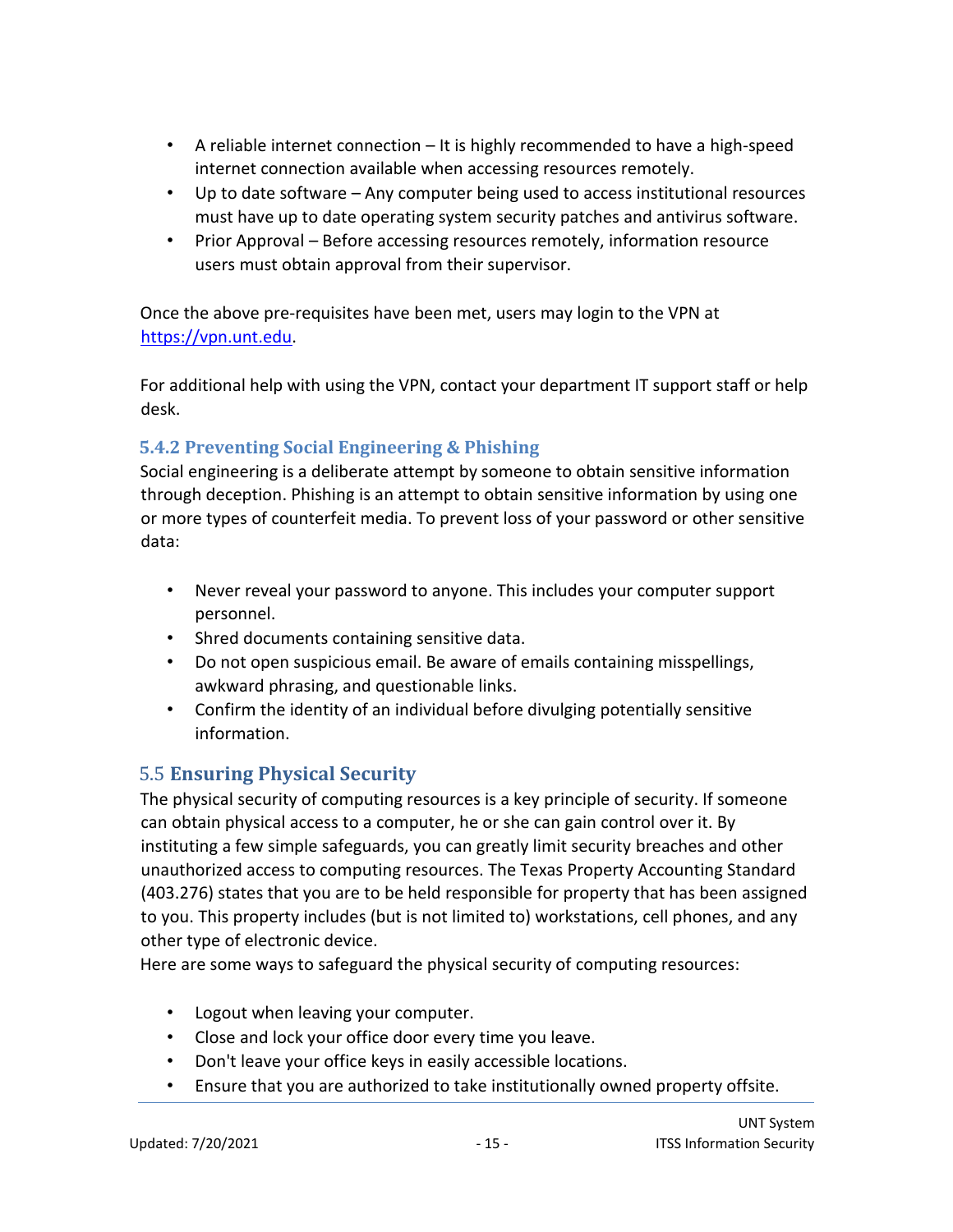- Restrict the number of keys to your office.
- Know who accesses your office. (It may be necessary to maintain an attendance log for high security areas.)
- Use a screensaver that requires a password to get back into your computer after the screen saver activates.
- Keep your passwords and account names a secret.
- Report suspicious looking persons or activity to campus police.
- Express any concerns about physical security to your supervisor.

# <span id="page-15-0"></span>**6 Information Security Roles and Responsibilities**

#### <span id="page-15-1"></span>6.1 **Responsibilities for Information Resource Users**

Information resource users are individuals authorized to use institutional computing resources, including faculty, staff, and students. All users are required to comply with all institutional computing policies. They are responsible for the accounts assigned to them and will be held accountable for any activity within the account, including the actions of any automated processes running on their behalf. Users may only use accounts assigned to them to access institutionally owned information resources.

Individuals given special privileged access to a computing resource must maintain the confidentiality, integrity, and availability of that resource always.

For example:

- Users may only browse or copy information obtained through privileged access as required by their job.
- Users should ensure that data is not altered or destroyed using their privileged access.

Users inappropriately using computing resources are subject to disciplinary procedures under the appropriate institutional policy, as well as federal or state law.

#### <span id="page-15-2"></span>6.2 **Responsibilities for Supervisors**

Supervisors are responsible for requesting and maintaining proper access for their employees as the employee's status changes. Supervisors should only request the minimum access to information resources that is necessary for an employee's job function.

#### <span id="page-15-3"></span>6.3 **Responsibilities for Information Resource Owners**

Information Resource Owners are individuals assigned to control one or more information resource. For example, the Registrar's Office controls student records; Human Resources manages employee records; and the Comptroller's Office oversees the institutions' financial data.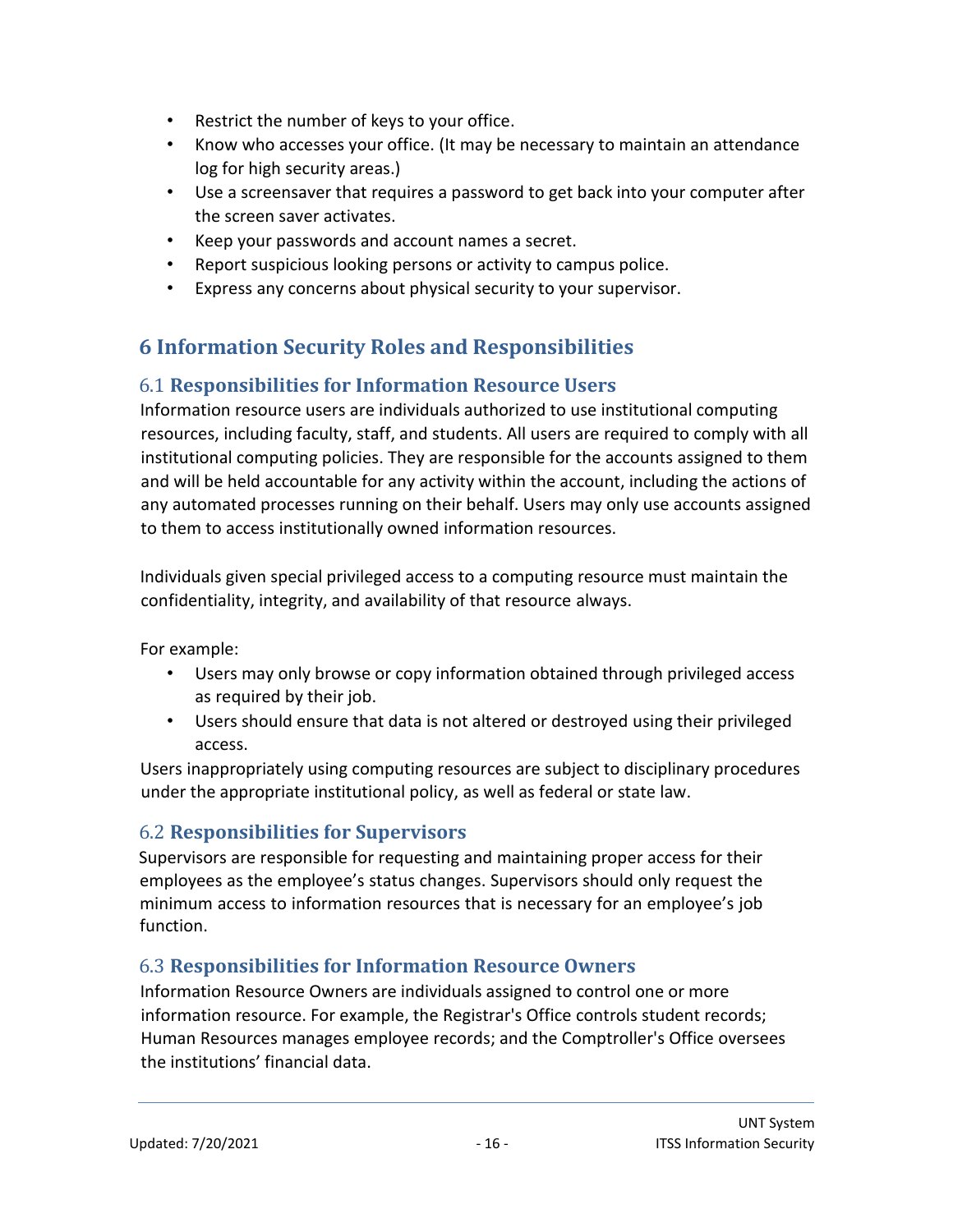Information Resource Owners are responsible for specifying and approving appropriate security controls for the information resource. Owners of information resources assign custody of institutional data assets to data custodians, such as programmers or system administrators who implement controls based on values that owners of information resources have determined. Controls may be specified at various levels, as to how the information may be accessed.

If information resources are used by more than one major business function, information resource owners must reach a consensus and assign a designated information resource owner. The designated information resource owner will be the proxy for the other information owners, coordinate the control requirements, and inform custodians and users of all applicable requirements, agreements, and policies.

# <span id="page-16-0"></span>6.4 **Responsibilities for Custodians of Information Resources**

Custodians are individuals charged with the physical possession as well as the technical and procedural safeguards of a computing resource. It is important to note that each individual user is the custodian of his or her workstation. Custodians are required to implement and maintain both physical and technical safeguards that meet the requirements established by the information resource owner(s), as well as those of ITSS Information Security.

# <span id="page-16-1"></span>6.5 **Responsibilities for Vendors and Persons of Interest**

Any non-university affiliated individual requesting access to UNT institutional computing resources is responsible for following all institutional computing policies and standards. Written agreements are required before access is granted to an individual for a UNTS owned information resource. It should also be noted that the faculty or staff member sponsoring this individual is ultimately responsible for ensuring compliance. They are also required to ensure that appropriate non-disclosure agreements are in place, and to notify information resource owners and custodians when access is no longer needed.

# <span id="page-16-2"></span>**7 Acceptance of Security Policies & Procedures**

All information resource users must formally acknowledge compliance with all UNT System institutional computing policies and procedures before gaining access to systems. Compliance is required throughout an employee's tenure, beginning with the New Employee Onboarding process facilitated by Human Resources. Supervisors are responsible for ensuring that their staff meets this requirement.

# <span id="page-16-3"></span>**8 Security Training and Awareness**

Security Awareness training is required for all new employees and is to be conducted as a part of the onboarding process. Training is also required annually for all employees.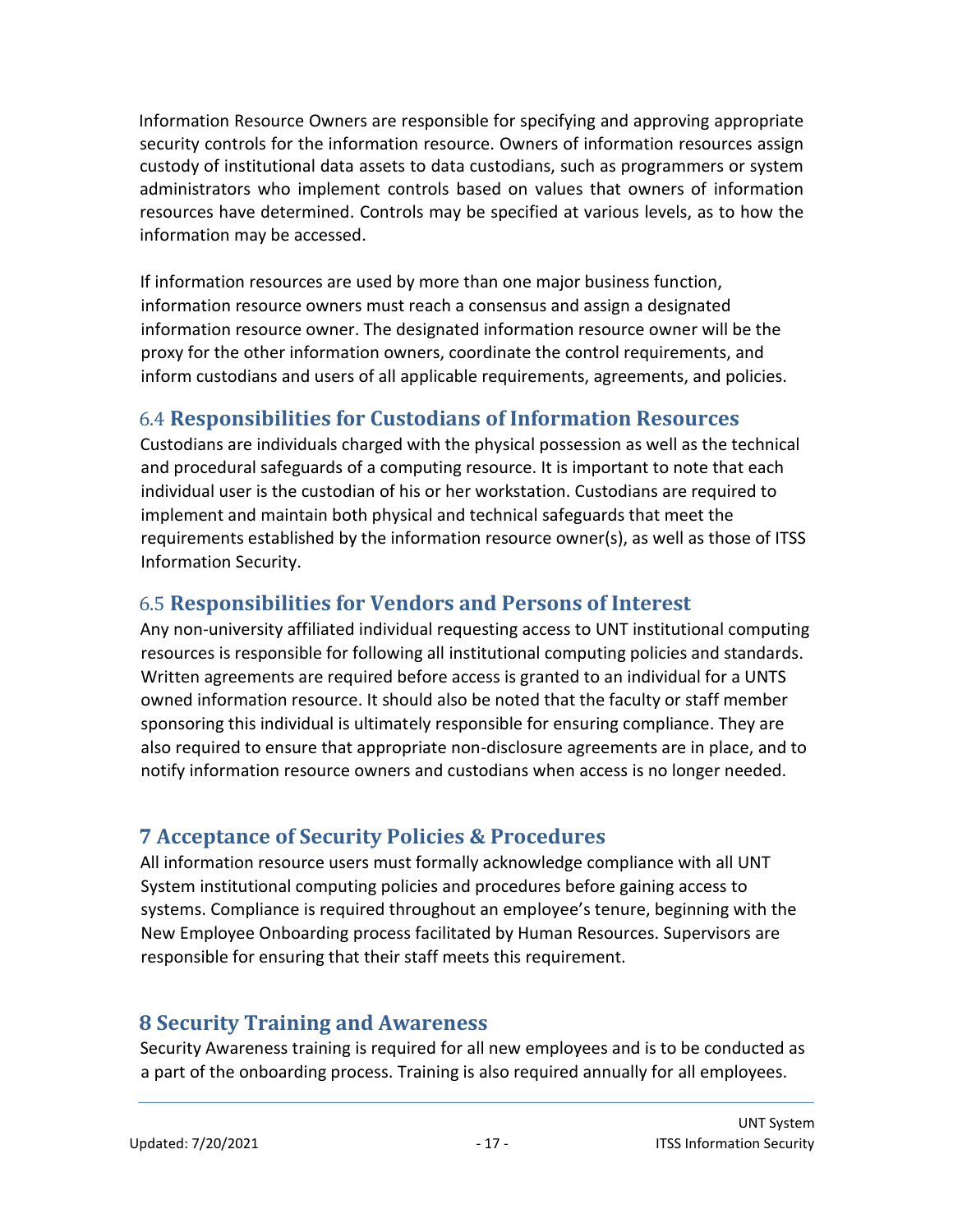Information about and links to the online information security awareness training can be accessed from th[e ITSS Information Security training](https://itss.untsystem.edu/divisions/mrs/is/training-and-awareness) [pa](https://itss.untsystem.edu/divisions/mrs/is/training-and-awareness)ge.

# <span id="page-17-0"></span>**9 Responding to Security Incidents**

# <span id="page-17-1"></span>**Part I : Where and Who to Report Incidents**

Security violations, suspected or confirmed, should be reported immediately. Faculty, staff, and students of UNT institutions can report problems in several ways.

Students should report any problems directly to their campus helpdesk.

- UNT Denton (940) 565-2324
- UNT HSC  $(817)$  735-2192
- UNT Dallas (972) 780-3626

Faculty and staff should notify their supervisor and report the problem to their computer support staff.

If criminal activity is suspected, contact the campus police.

- UNT Denton (940) 565-3000
- UNT HSC  $(817)$  735-2210
- UNT Dallas (972) 780-3009

When reporting a security incident, you may need to provide the following information:

- Your name, department, telephone number, and e-mail address.
- The name of the person who discovered the incident and their contact information.
- A detailed description of the incident, including the date and time
- The names of any other individuals involved in the incident.

# <span id="page-17-2"></span>**Part II: Information Security Standards for Technical Users**

# <span id="page-17-3"></span>**10 Server Configurations**

Microsoft Windows servers should be configured in the following fashion as a baseline configuration: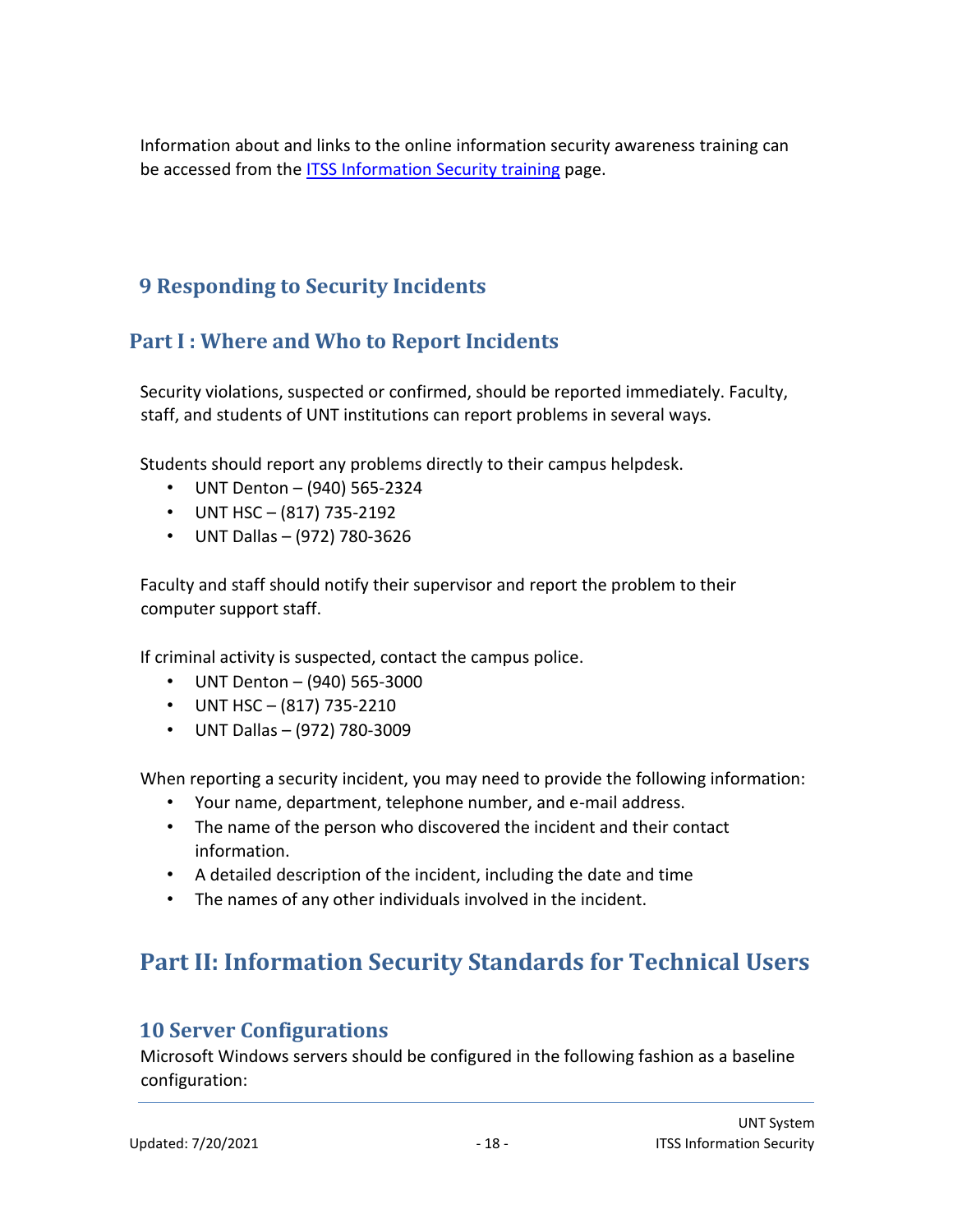- Disable the guest account.
- Remove or disable any unnecessary services and applications.
- All machines should have an anti-virus program and a firewall enabled.
- Audit the system at least once per week.
- All machines connecting to the network should have the latest software installed, firewall enabled, and an anti-virus program installed.
- Hosts should automatically disable accounts for a period after several authentication failures in a short window of time.
- Ensure that all software has the latest security patches installed.
- Ensure that all anti-virus mechanisms are current and actively running.
- Monitor network and system logs to maintain a secure server.
- Backup server data.
- Maintain a test server and test functions prior to implementation.
- Use vulnerability scanners or other techniques to assess system vulnerabilities.

These recommendations come from the [NIST Guide to General Server Security.](http://csrc.nist.gov/publications/nistpubs/800-123/SP800-123.pdf) Additional security controls may be necessary for a server depending on its function.

### <span id="page-18-0"></span>**11 Mobile Devices**

Mobile devices are easily lost or stolen due to their mobility and compact size. Therefore, additional precautions must be taken to protect institutional information that may be accessed from these devices.

Sensitive data should not be downloaded to mobile computing or storage devices. If it is necessary for sensitive data to be downloaded to a mobile device, the data should be encrypted. More information about what constitutes sensitive data and how it is to be handled can be found in **Section 5** of the Information Security Users Guide titled, *Information Safeguards*.

All policies that pertain to email usages also apply when using institutional e-mail on a [personal mobile device, as well. Email policies can be found on the ITSS Messaging](https://itss.untsystem.edu/divisions/ets/itsm/messaging/email-usage-policy) [Email](https://itss.untsystem.edu/divisions/ets/itsm/messaging/email-usage-policy)  [Usage Policy webpage.](https://itss.untsystem.edu/divisions/ets/itsm/messaging/email-usage-policy)

If using a mobile device for business purposes:

- Use a password, passcode or other form of authentication for the device.
- Do not use any device that has been rooted or jail broken.
- Adhere to all security policies.
- Sensitive data must be encrypted whether on a smartphone, laptop or removable media storage.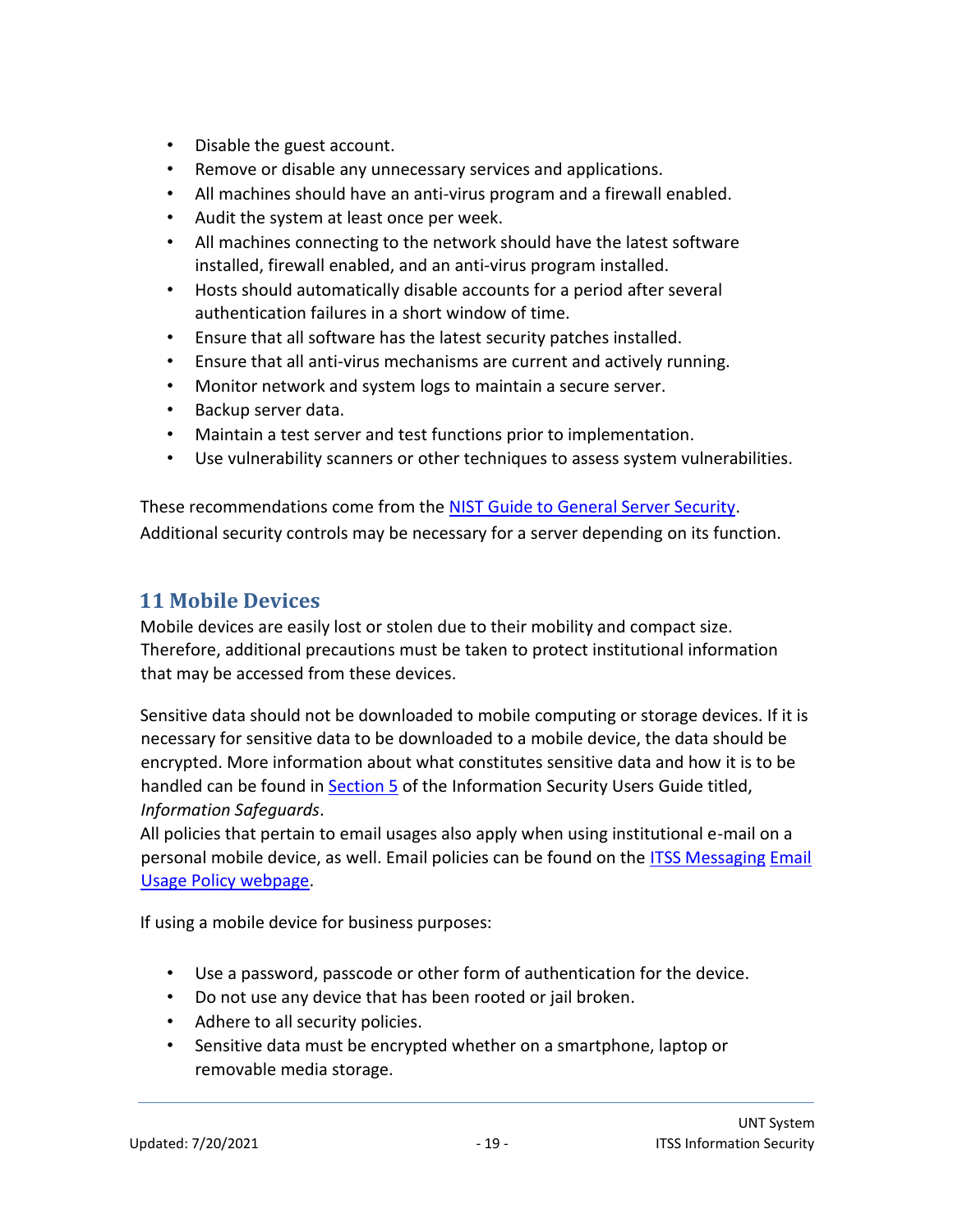- Wipe all data from the device before it is retired, reused or donated.
- Use antivirus if it is available.
- Use location services selectively.

The Federal Communications Commission has created a [smart phone security tool](http://www.fcc.gov/smartphone-security) [wi](http://www.fcc.gov/smartphone-security)th steps to secure mobile phones, customized by mobile operating systems.

# <span id="page-19-0"></span>**12 Firewall and Security Exceptions**

In order to protect the confidentiality, integrity, and availability of information and information resources, the UNT System implements the principle of least privilege. Firewalls managed by ITSS will be configured in a "default deny" configuration for ingress traffic. Exception requests must support the mission of UNT System institutions. Exceptions must be approved by the UNTS Chief Information Security Officer (CISO) and the appropriate institutional CIO. The exception process is found in the [ITSS Firewall Exception Process](https://itss.untsystem.edu/sites/default/files/Firewall%20Exception%20Process.pdf) [d](https://itss.untsystem.edu/sites/default/files/Firewall%20Exception%20Process.pdf)ocument.

# <span id="page-19-1"></span>**13 System Security Review Procedures**

Before a new system or application is adopted, acquired or integrated in to the ITSS computing infrastructure, ITSS Information Security must perform a securit[y](https://itss.untsystem.edu/divisions/mrs/policies/it-standards) [assessment. To request a security assessment, complete the ITSS System Acquisition](https://itss.untsystem.edu/divisions/mrs/policies/it-standards) [Survey](https://itss.untsystem.edu/divisions/mrs/policies/it-standards) [and return it to your IT manager or ITSS Information Security staff.](https://itss.untsystem.edu/divisions/mrs/policies/it-standards) **14 Compliance with Laws and Standards** 

#### <span id="page-19-3"></span><span id="page-19-2"></span>14.1 **FERPA**

# <span id="page-19-4"></span>**14.1.1 Overview of the Law**

The Family Educational Rights and Privacy Act (FERPA) is a law that allows parents the rights of access to their child's education records, to have records corrected if necessary, and to have some control over what personally identifiable information is disclosed from those records. The rights transfer to the student once the student reaches the age of 18 or attends a postsecondary institution. Parents may have access to the information, if the student is claimed as a dependent by either parent for federal tax purposes.

Permission must be granted by the student before school records can be shared. Disclosure without consent of the student is allowed in specific circumstances, such as to school employees who have a legitimate educational interest, other schools where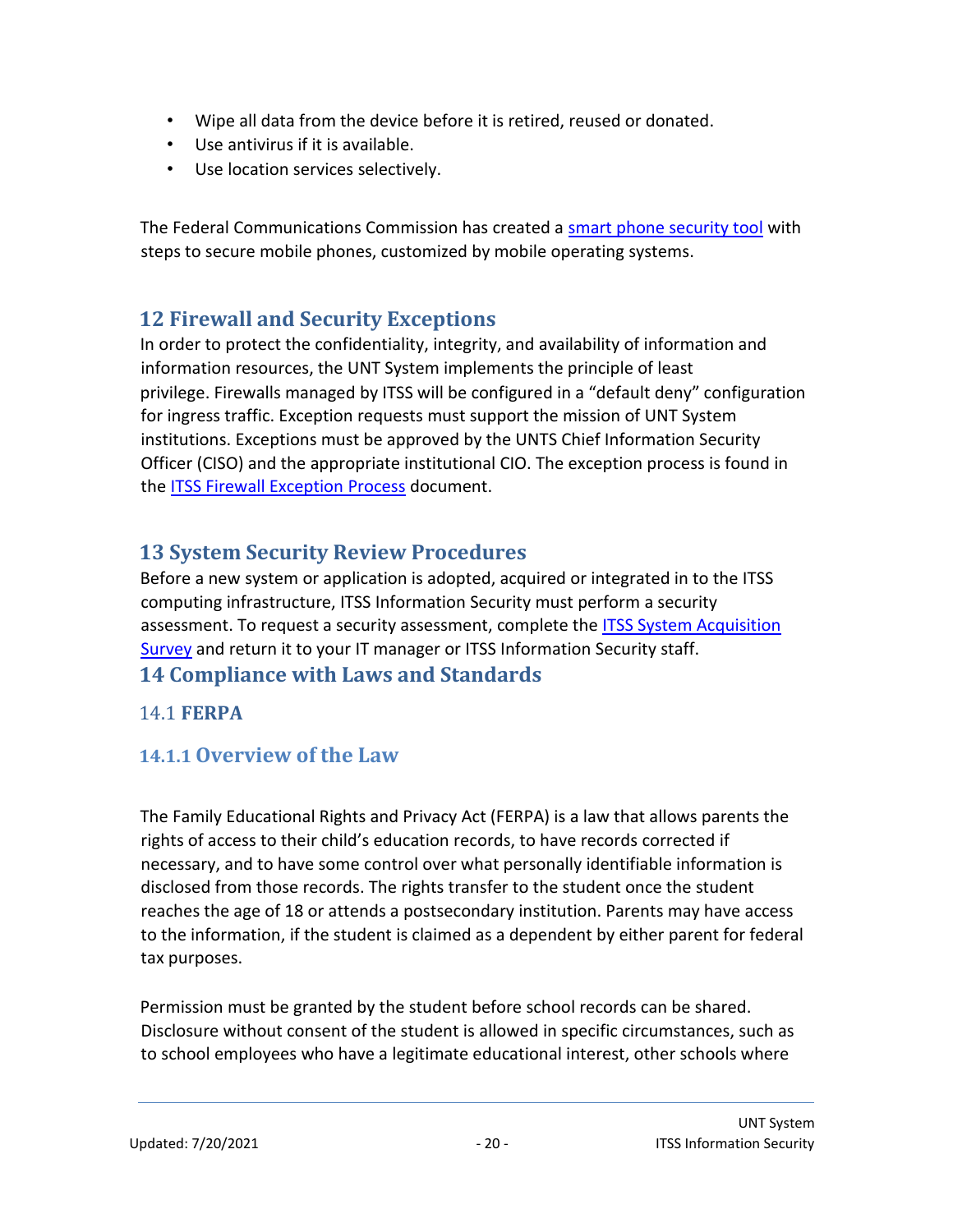the student intends to enroll, accrediting organizations, certain government officials, for legal matters, among others.

Directory information is information that is considered harmless if disclosed and can be disclosed without consent. Directory information includes the student's name, address, university assigned e-mail, date and place of birth, major field of study, participation in officially recognized activities and sports, weight and height of athletic team members, dates of attendance, enrollment status, degrees and awards received, expected graduation date, dissertation and thesis titles, most recent previous school attended and photograph.

Students can request that their directory information be withheld from public disclosure. The lists of students who have made such a request are identified within the Enterprise Information System (EIS).

More information about the law can be found in the links in the "Reference" section below.

If a student believes that their rights have been violated under FERPA regulations, they can file a complaint with the U.S. Department of Education. The Department of Education will investigate timely complaints with reasonable cause and inform the school of any steps it must take to come into compliance with the law.

# <span id="page-20-0"></span>**14.1.2 Obligations of UNT System Institutions**

Under the [UNT System and Institutional Information Ownership Assignments and](https://informationowners.untsystem.edu/sites/default/files/UNT%20System%20Administration%20and%20Campus%20Information%20Owners%202-25-2020.pdf)  [Categories](https://informationowners.untsystem.edu/sites/default/files/UNT%20System%20Administration%20and%20Campus%20Information%20Owners%202-25-2020.pdf)[, e](https://itss.untsystem.edu/sites/default/files/Information%20Security%20Standards%20and%20Practices.pdf)ducational records are classified as Category I information requiring a high level of security controls. Custodians and owners of educational records must follow these security controls concerning backups, change management, malware protection, physical security, system hardening, security monitoring and audit as a part of their overall information security plan.

Additional obligations are that students must be informed about their rights under FERPA.

All employees of a UNT System institution who regularly deal with student information should attend FERPA training, which is available through the Registrar's Office. Please contact the Registrar's Office for additional information or see the following websites:

- [UNT Dallas Registrar's Office FERPA Information](https://registrar.untdallas.edu/ferpa)
- [UNT Denton Registrar's Office FERPA Information](https://registrar.unt.edu/faculty/ferpa-and-student-records)
- [UNT HSC Registrar's Office FERPA Information](https://www.unthsc.edu/students/registrar/ferpa/)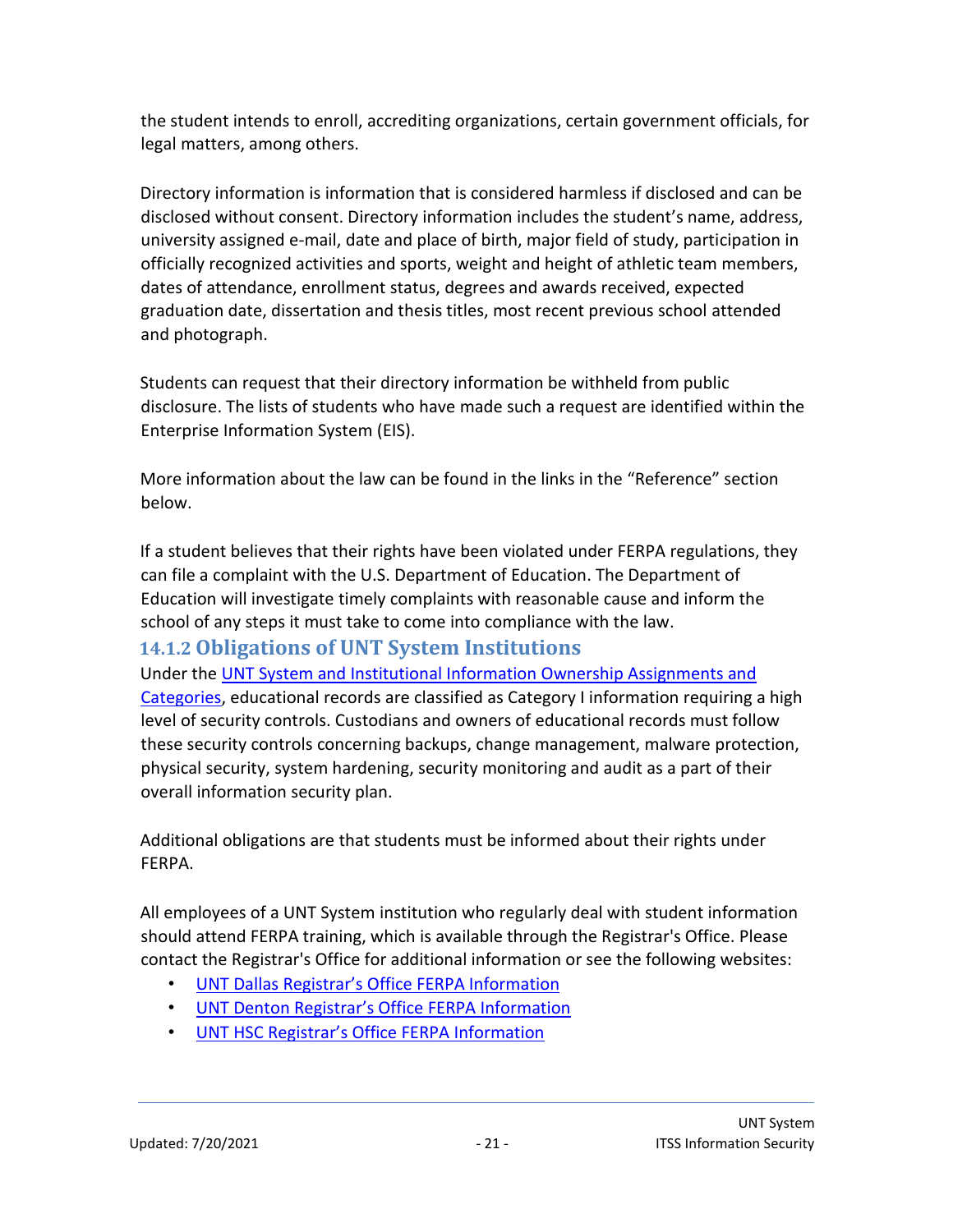#### <span id="page-21-0"></span>14.2 HIPAA

#### <span id="page-21-1"></span>**14.2.1 Overview of the Law**

The federal Health Insurance Portability and Accountability Act (HIPAA) and the Texas Medical Records Privacy Act, as well as the Family Educational Rights and Privacy Act (FERPA), govern how UNT System institutions protect health information. This document gives an overview of HIPAA and the Texas Medical Records Privacy Act along with the procedures required to protect individual's health information.

HIPAA provides a basic level of privacy of an individual's health care information. Protected Health Information (PHI) includes individually identifiable health information that a UNT System institution may receive electronically, on paper or verbally. It applies to health care providers, health plans, and processors of health insurance claims. In 2009, the Federal Government expanded these protections with the Health Information Technology for Economic and Clinical Health Act (HITECH) to apply to business associates and increased the notification requirements and penalties for violations.

HIPAA Privacy Standards pertain to the protection of an individual's health information and apply to electronic, paper or verbal information. HIPAA Security Standards are rules for covered entities to protect electronic-PHI and fall into three categories: administrative safeguards, physical safeguards, and technical safeguards.

In 2011, the state of Texas added further protections with the Texas Medical Records Privacy Act. This act broadens privacy responsibilities beyond health care providers, health plan providers and insurance processors to business, individuals and organizations that collect, evaluate, use, store or transmit PHI. The Texas Medical Records Privacy Act requires verified training for employees of covered entities no later than the  $60<sup>th</sup>$  day of employment and to be completed again at least once every 2 years. Because it is more stringent than the federal HIPAA law, the requirements of the state law prevail.

The HIPAA privacy rule excludes educational records that are protected under FERPA. Therefore, healthcare records of a student who receives medical care from a health clinic run by a postsecondary institution are considered educational or treatment records under FERPA and are not subject to HIPAA or the Texas Medical Records Privacy Act.

Violations of HIPAA can range from \$100 per violation to \$1.5 million depending on the nature and extent of the breach, harm done by exposure and other factors. Penalties cannot be imposed if the violation is corrected within 30 days and was not due to willful negligence.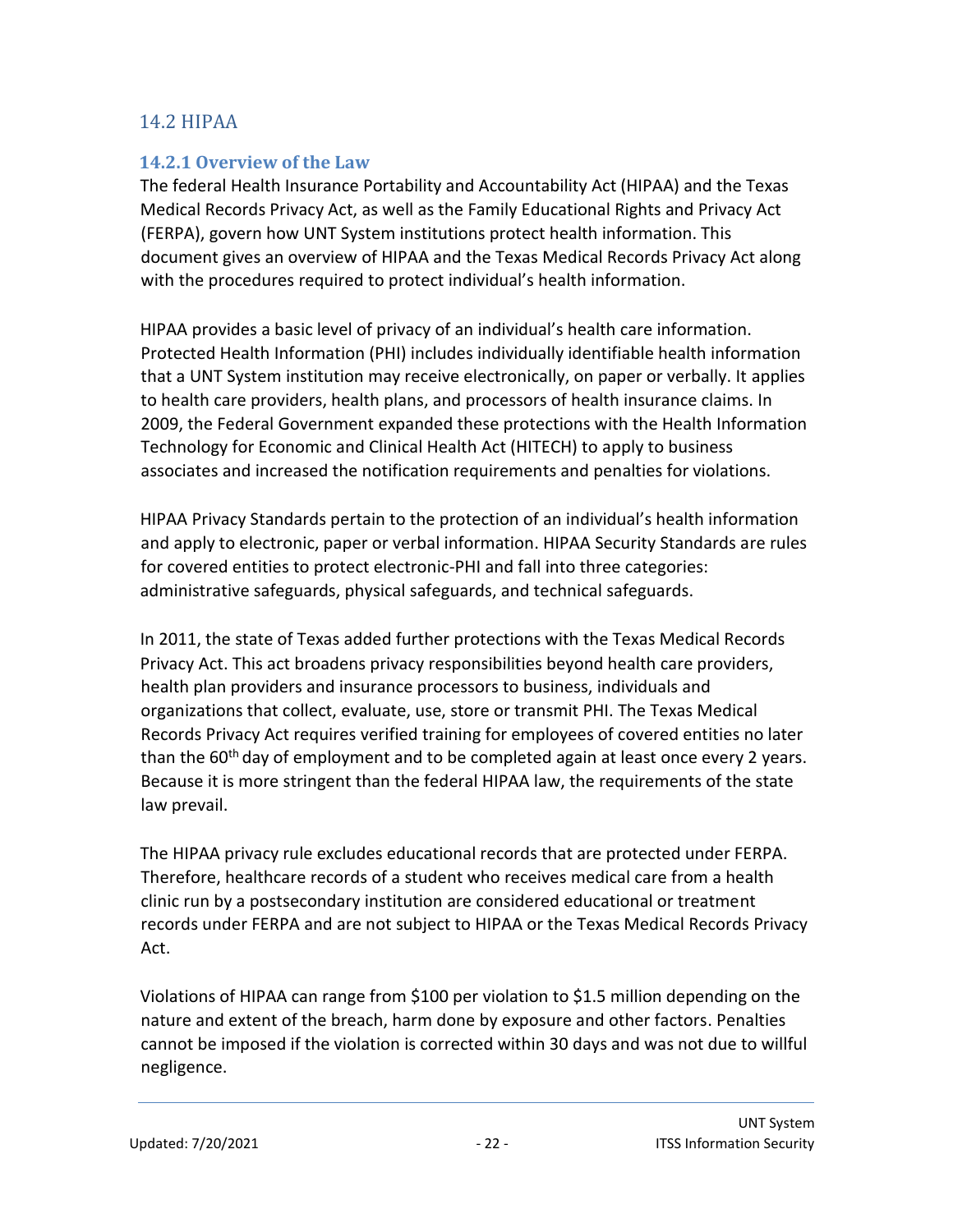The penalties for violations of the Texas Medical Records Privacy Act range from \$5000 each violation per year if they are due to negligence; \$25,000 if they were knowingly committed; and up to \$250,000 if done for financial gain.

### <span id="page-22-0"></span>**14.2.2 Obligations of UNT System Institutions**

Anyone handling PHI protected under HIPAA must adhere to the following rules:

- Share PHI only on a need-to-know basis with authorized individuals.
- Get written authorization for use or disclosure of PHI for anything other than direct care or treatment.
- Use and disclose only what is minimally necessary.
- Use only authorized systems for processing, storing or entering PHI.
- Securely transmit all PHI by following the "UNT System Information Security Standards and Practices Guide."
- Dispose of PHI securely by shredding or rendering it unreadable.
- Report lost or stolen PHI immediately to your helpdesk or ITSS Information Security.

# <span id="page-22-1"></span>14.3 **Payment Card Industry Data Security Standards (PCI-DSS)**

Any department or organization of UNT System institutions that accept payment cards or handle cardholder data must be following the payment card policy of its institution and the Payment Card Industry Data Security Standards (PCI DSS).

The PCI DSS applies to any merchant that accepts or processes payment cards. The PCI DSS covers twelve requirements, each with multiple components that align with best practices of security. The twelve requirements are:

- 1. Establish and maintain a firewall
- 2. Do not use vendor-supplied defaults for security
- 3. Protect stored cardholder data
- 4. Encrypt cardholder data that is transmitted across public networks
- 5. Use and regularly update anti-virus software or programs
- 6. Establish and maintain secure systems and applications
- 7. Restrict access to cardholder data to a need-to-know basis
- 8. Provide a unique ID for everyone requiring access
- 9. Restrict physical access to cardholder data
- 10. Track and monitor all access to cardholder data
- 11. Regularly test security systems and processes
- 12. Maintain a policy that addresses information security for all personnel.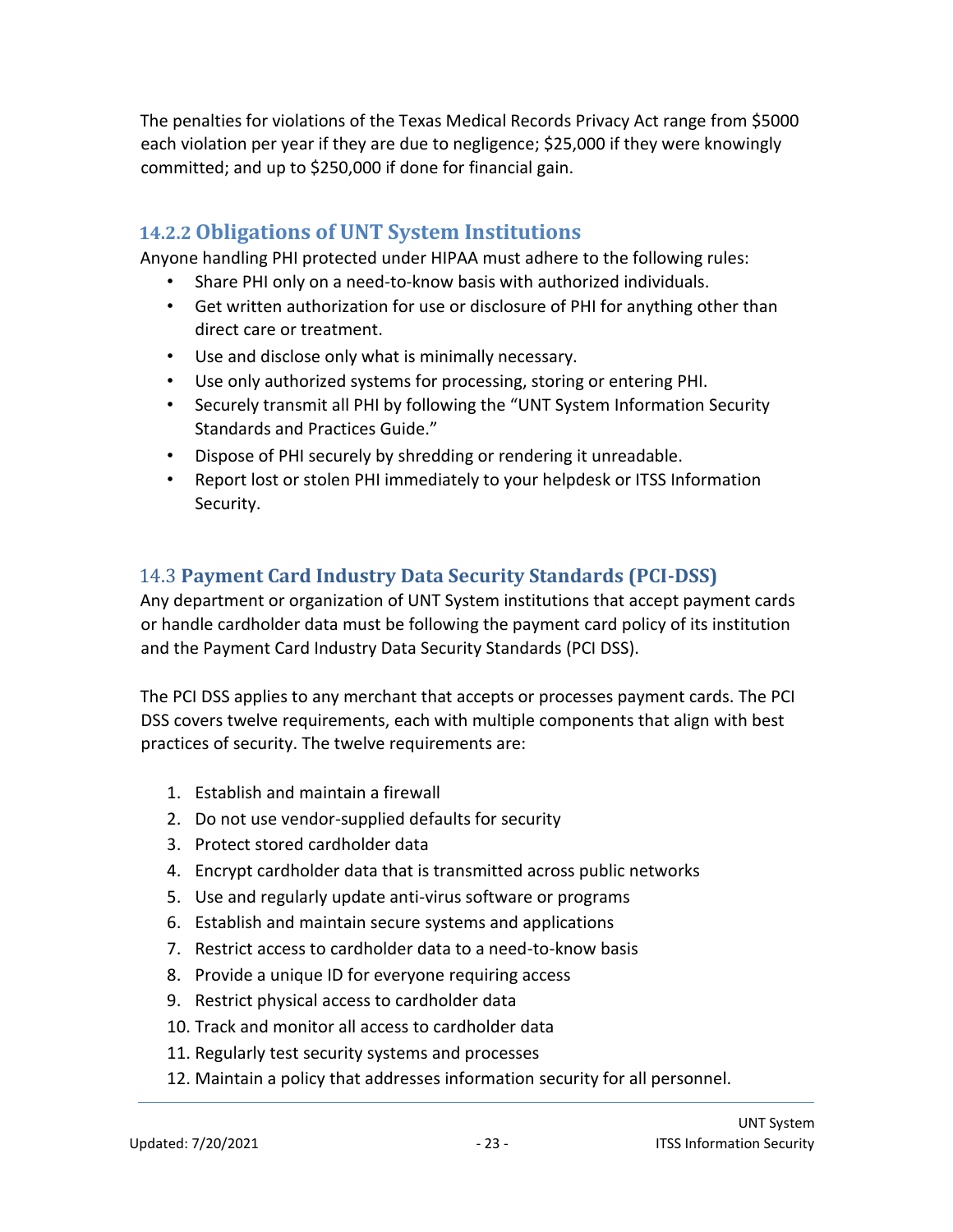A part of PCI DSS requirements is to complete an annual Self-Assessment Questionnaire (SAQ) and attestation of compliance. Merchants found to be out of compliance may lose the right to accept credit cards until compliance has been established. Additionally, in the event of a breach, organizations out of compliance could be levied significant fines by the individual payment card brands.

All merchants should work with the appropriate financial office of their institution, their departmental IT manager and ITSS Information Security to resolve any compliance concerns.

# <span id="page-23-0"></span>**15 Account Provisioning and Access**

Access to IT resources should be provided using the principle of least privilege and removed or altered as an employee or other person-of-interest's roles or status changes. ITSS has created a guide for departments that determines the appropriate actions to be taken and the responsible parties for these actions for granting access to various ITSS Services.

Regular security administrative and security reviews of access privileges should be conducted by information custodians, information owners, IT managers, and resource owners to ensure that only appropriate users have current access.

# <span id="page-23-1"></span>**16 Encryption**

UNT System information safeguards require that all laptops be encrypted with the full disk encryption product managed by ITSS Information Security. This is necessary so that the resources and processes exist for password reset, data recovery and forensic operations.

The IT managers are responsible for determining which machines should be encrypted based on content, UNT System or compliance polices.

Mobile devices accessing UNT System resources that support data-at-rest encryption must have encryption enabled. Any non-encrypted portable device should not contain any sensitive or protected information. As a best practice, sensitive or protected information should only be stored on secured systems.

ITSS Information Security hosts and manages the central key management server used to provide encryption services to all Windows and Mac OS X operating systems. Deployment and management of encryption is done through the centrally managed server. Training is available for IT managers as requested.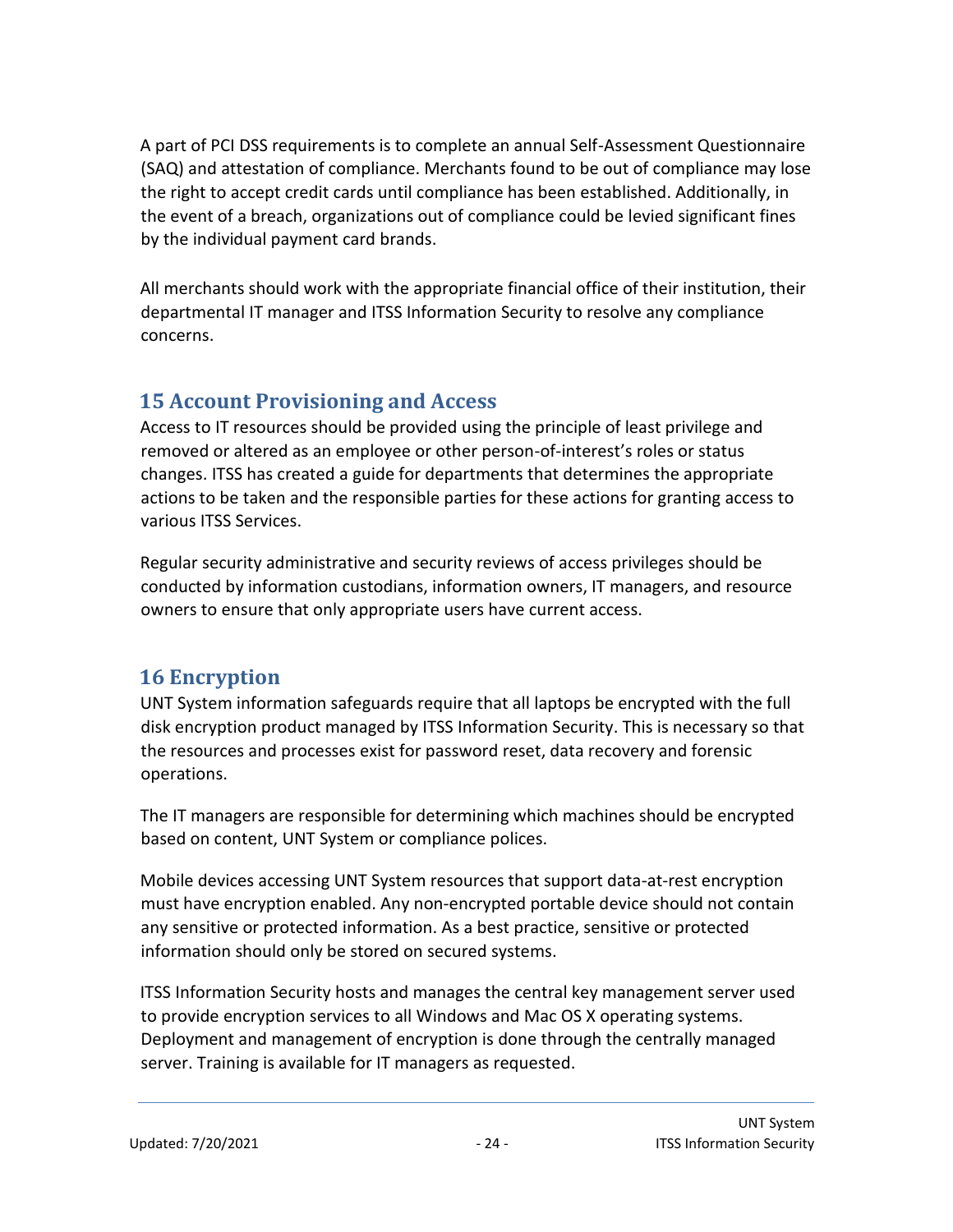# <span id="page-24-0"></span>**17 Log Management**

Local logging of session data is required for systems that provide services to users. These machines must also sync with a time source (Network Time Protocol (NTP), time.nist.gov) on a regular basis. It is the responsibility of the service owner to ensure that logs exist that reflect security controls, user information, Internet Protocol (IP) source and destination information, date and time stamps, and logon and logoff times. Logging should be enabled on systems that contain information that would be required to perform root cause analysis of a security incident. Logs should be kept for a reasonable amount of time and for a minimum of 30 days, although 90 days is recommended. If the service is regulated by a compliance standard, then that standard is to be used. Logs should be routinely reviewed by the system administrator to detect abnormalities.

If a service provider is involved in a security incident and the administrator is unable to determine further information related to the incident, then the administrator becomes responsible.

ITSS Information Security may ask that critical systems forward their logs to a centralized log repository.

# <span id="page-24-1"></span>**18 Web Application Security**

The purpose of implementing web application security procedures is to ensure that websites, web applications and web services are secured appropriately. These procedures apply to all entities that publish or administer institutional information on all new and current websites, web applications and web services at UNT System institutions.

UNT System institutions must consider the Open Web Application Security Project's (OWASP) Top 10 Application Security Risks (2013) and establish guidelines for protecting web applications. The OWASP risks are identified below and can be viewed in more detail on [OWASP's main website](https://www.owasp.org/index.php/Main_Page)[.](https://www.owasp.org/index.php/Main_Page)

- 1. Injection
- 2. Broken Authentication and Session Management
- 3. Sensitive Data Exposure
- 4. XML External Entities (XXE)
- 5. Broken Access Control
- 6. Security Misconfiguration
- 7. Cross-Site Scripting XSS
- 8. Insecure Deserialization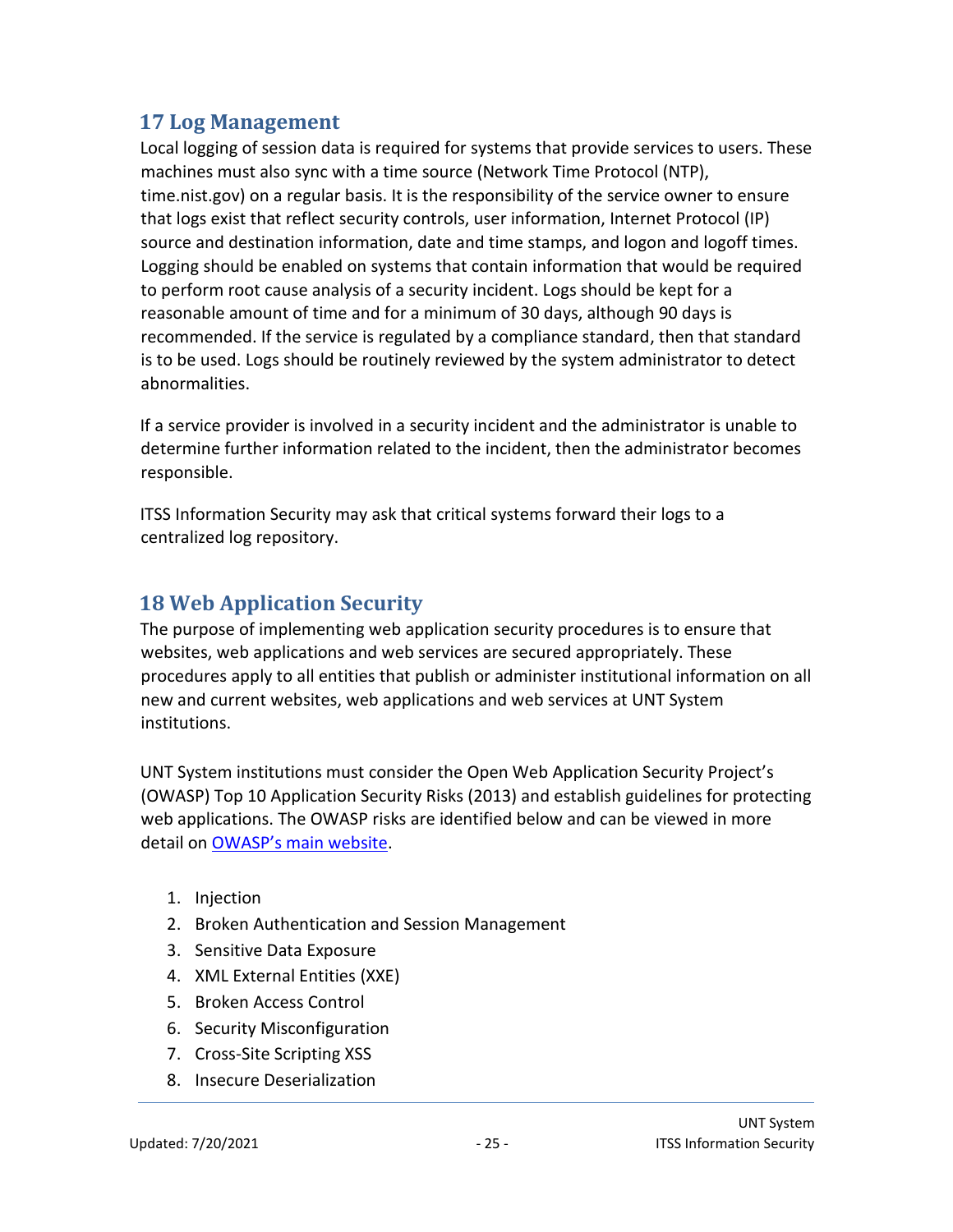- 9. Using Components with known vulnerabilities
- 10. Insufficient Logging & Monitoring

Note that these are only the top 10 security issues and serve as a basic guideline. There are hundreds of potential security flaws that need to be considered in order to adequately minimize security vulnerabilities.

### <span id="page-25-0"></span>**19 Patch Management**

Vendor supplied software should be maintained at a level supported by the vendor. Security patches should be applied in a timely manner following vendor recommended schedules, if available. Special attention is needed to keep all operating systems and applications up to date. Programs commonly found to be outdated include Java, Adobe, Firefox, Flash, and Shockwave. If a system can be configured to automatically update patches, then it should be configured as such.

Where possible, patching should be centrally managed with the ability to provide auditable update logs and alerts for out-of-date systems. System administrators should confirm the deployment and successful installation of patches and should follow change management procedures. Unpatched machines that pose a high risk to the enterprise are subject to be removed from the network.

Special consideration should be made for operating system software. As system vulnerabilities become known and patches become available, the risk of installing the patch should be weighed against the risks of the vulnerabilities. Patches should be tested prior to installation to avoid any unwanted consequences. If no patch is available for a known vulnerability, other compensating controls should be considered.

# <span id="page-25-1"></span>**20 Disaster Recovery and Business Continuity Planning**

Business continuity and disaster recovery planning is required for institutions of higher education. Plans should include a business impact analysis, risk assessment, implementation maintenance, testing of the plan, and a disaster recovery plan.

All departments are responsible for maintaining documentation of services provided by the department that enable a recovery of its business functions and technology. The plan should act as a guideline for processing and coordinating activities. Checklists, flowcharts and diagrams should be included from the recovery team for supporting documentation.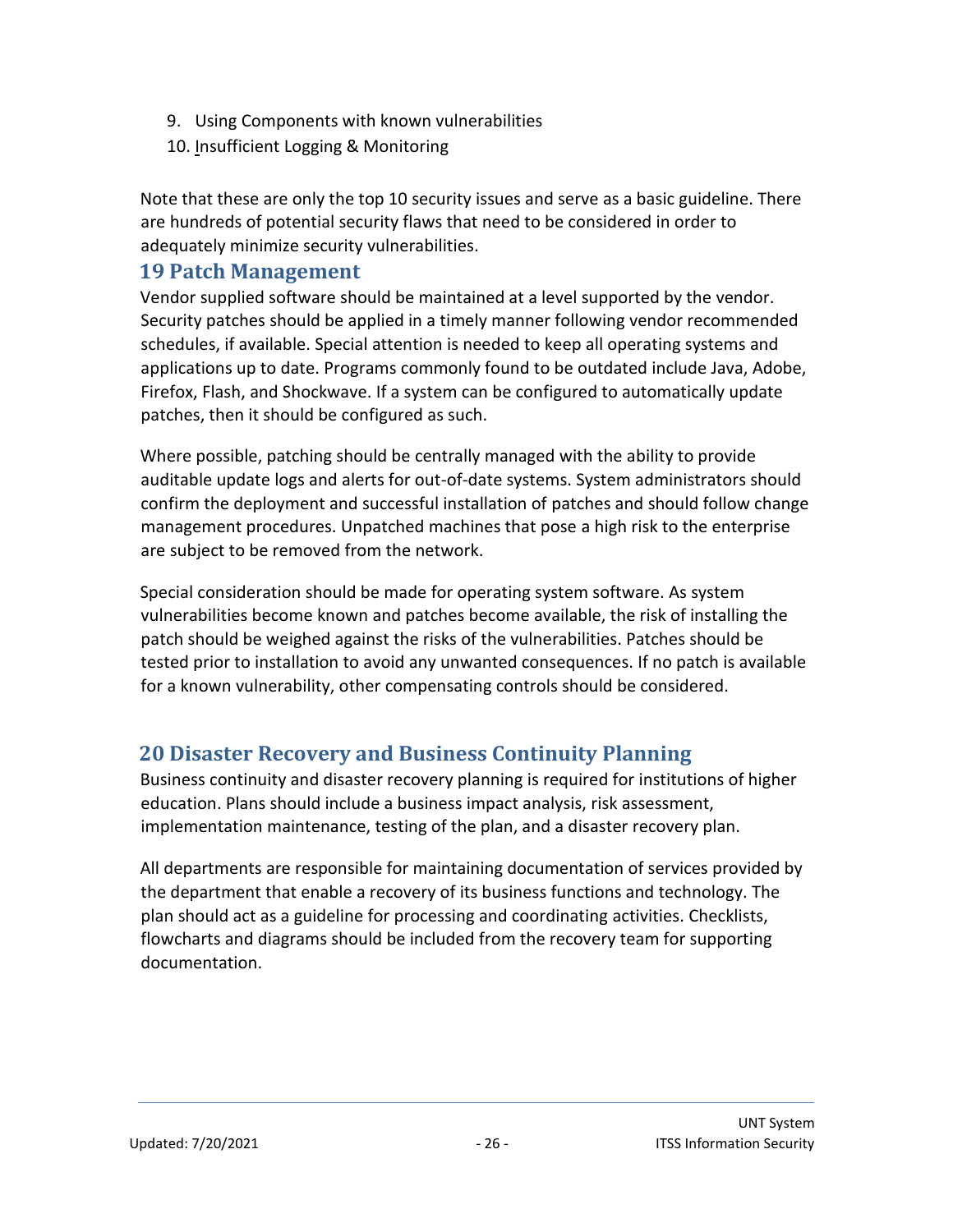# <span id="page-26-0"></span>**21 Incident Response**

ITSS Information Security provides incident response services to UNT System institutions. This service is governed by the Information Security Handbook, and the Texas Administrative Code (202).

#### **Procedures**

1. Contact Information Security

To contact the ITSS Information Security team, please email security@untsystem.edu, put in a ticket, or call (940) 369-7800. We typically respond as soon as we are notified.

#### 2. Identification

Once an incident has been identified, the person identifying the problem should:

- Contact information security to begin incident handling.
- Determine the validity of the incident.
- Define the scope of the incident.

In addition, the ITSS Information Security team will:

- Assemble a CERT team.
- Coordinate the communication amongst the CERT team.
- Manage the incident handling process.

#### 3. Containment

Once the incident has been validated, containment should begin immediately. The containment process may include the following steps coordinated between the asset's owner and ITSS Information Security:

- Collect any live data that might be relevant to the case.
- Inform stakeholders that the system or application will be offline.
- Remove the compromised system or application from public consumption.
- Collect relevant system forensic data.
- Mitigate the problem.
- Backup any valuable data or resources associated with the compromised system.

#### 4. Investigation

For assets that are mission critical, have a high impact, or contain legally protected data, the investigative phase of the incident handling process will include a detailed analysis of the case to determine the extent of the compromise, the nature of the problem, the steps needed to remediate the problem and prevent it from happening in the future, and the necessity to disclose the incident to the stakeholders.

The investigation phase includes the following tasks, managed by the CERT leader: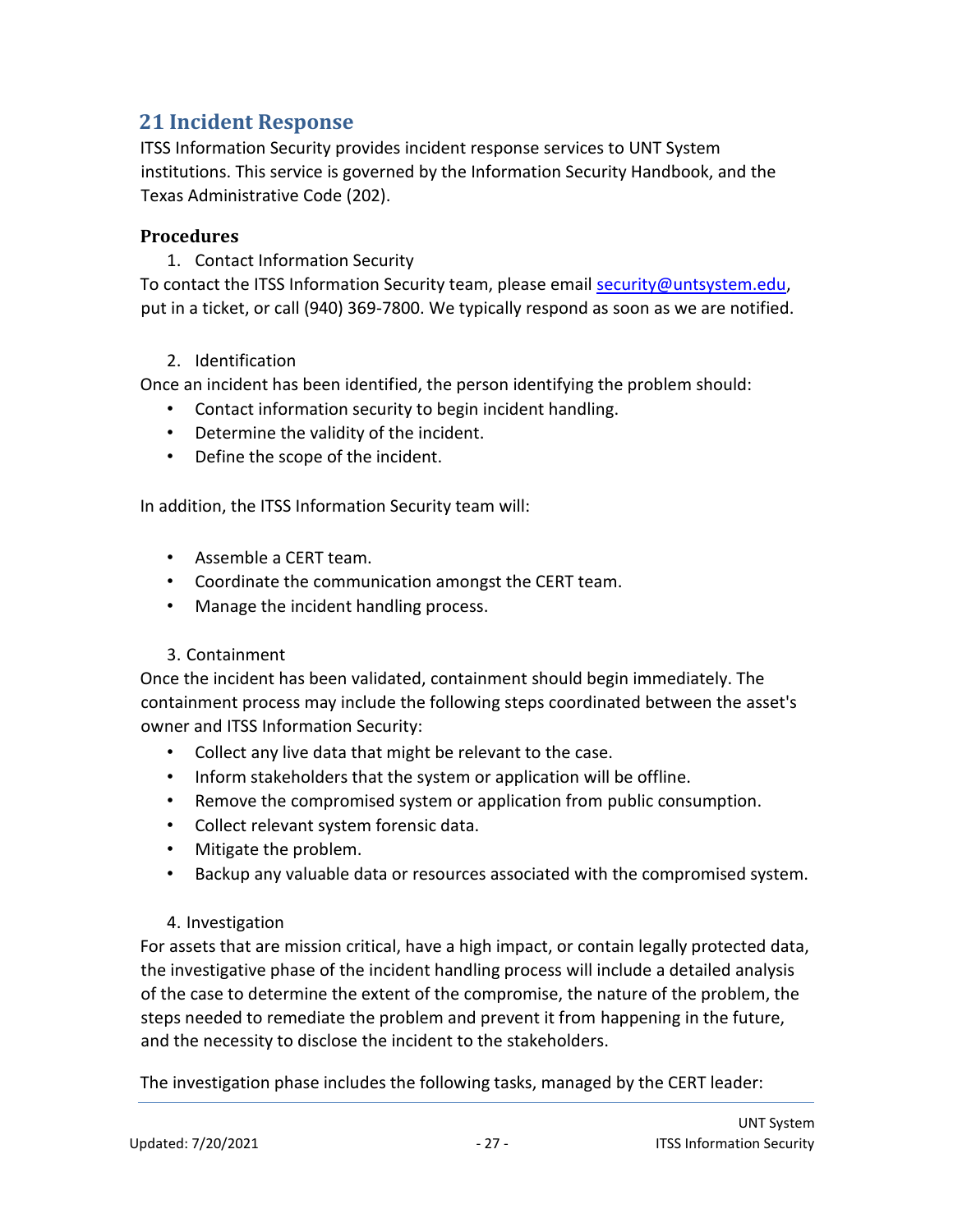- Forensic analysis of the data collected from the compromised system.
- Construction of an incident report.
- Drafting of remediation recommendations.
- Reporting the incident to management.

ITSS Information Security will provide forensic examination, to the best of their ability. When the scope of the examination expands beyond the skillset of the ITSS Information Security team, the representative for the involved technology will be called upon for assistance.

There is no set timeframe on the investigation as it depends on the impact and scope of the compromise.

#### 5. Recovery

The recovery phase of the incident is concerned with restoring the system or application to a working state and taking necessary actions, such as disclosure of the incident that resulted from the compromise. The following tasks occur during the recovery phase and are the responsibility of the asset's owner:

- Repairing or rebuilding the system or application that was compromised.
- Restoring system data to a known good state.
- Validating that the problem that caused the incident has been addressed.
- Communicating to users that the system is back online.
- Taking any appropriate administrative actions related to the incident.

ITSS Information Security will disclose the incident to affected users if necessary.

#### 6. Follow-Up

The follow up phase of the incident handling process can involve all involved parties and will address any remaining administrative activity related to the incident and allow us to reflect on how the experience may help us prevent similar incidents from happening in the future and adjust our procedures to make the process better. Tasks in this phase may include:

- Conducting a "lessons learned" meeting with the people involved in the incident.
- Reporting the incident to DIR.
- Adjusting our policies, procedures, standards, and tools to improve the security of our systems.

#### <span id="page-27-0"></span>**22 Incident Communications Plan**

All institutions should develop an Incident Communications Plan to be used in the event of a major incident. The plan is necessary to ensure timely and accurate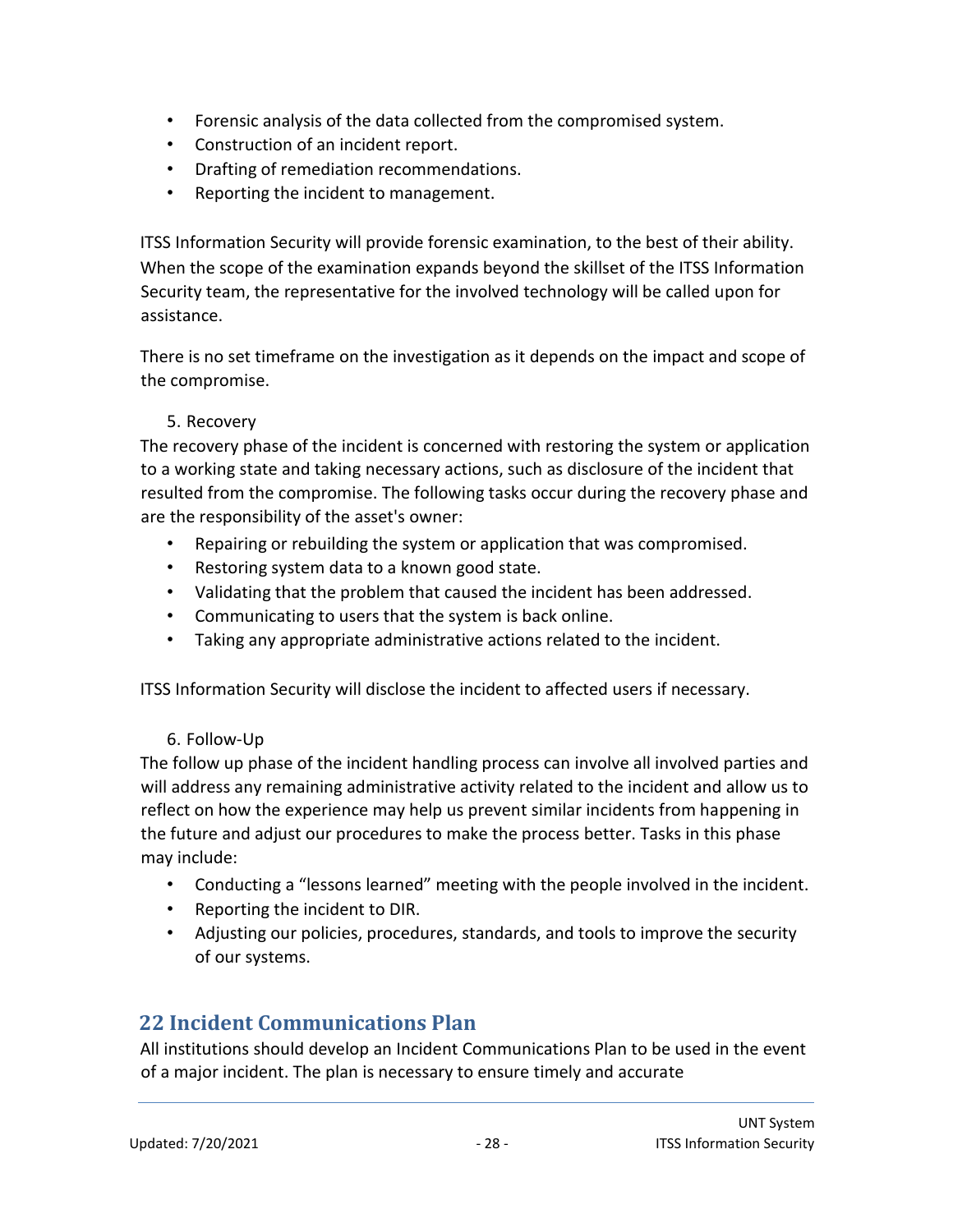communications about an incident to all customers and to improve communications with stakeholders.

# <span id="page-28-0"></span>**23 Anti-virus and malware**

ITSS Information Security hosts and manages the central management servers necessary to provide anti-malware protection to enterprise assets. All capable systems must run the central management agent (Currently the McAfee Agent). This is required for security, management, and compliance reporting.

All capable systems must run current anti-virus software provided by ITSS Information Security (Currently McAfee Virus Scan) with a minimum policy set as stated in the "Minimum Operating System Standards" document.

# <span id="page-28-1"></span>**24 Email Security**

Email systems are provided by the UNT System to support the mission of the system and its institutions. There is no expectation of privacy when using a UNT System institution email system. Therefore, sensitive data should never be sent via email. This includes, but is not limited to, social security numbers, payment cardholder data, and protected [health information. General policies about email can be found in the UNT System Email](https://itss.untsystem.edu/divisions/ets/itsm/messaging/email-usage-policy) [Usage Policy.](https://itss.untsystem.edu/divisions/ets/itsm/messaging/email-usage-policy)

Phishing is an attempt to obtain sensitive information through a deceptive email. Some of the attempts can be quite convincing with logos or disclaimers taken from legitimate websites. There are several things you can look for to determine if a request is a phishing scam. If you have doubts about an email sent to you or believe that you may have given out sensitive information, contact your computer support personnel, or email security@untsystem.edu.

If you respond to a phishing attempt or suspect that your email has been hacked, contact information security at [security@untsystem.edu](mailto:security@untsystem.edu) or 940-369-7800.

# <span id="page-28-2"></span>**25 Network Security**

Only devices that have been approved by ITSS may be connected to the network.

Services that require public access should be deployed in the network "de-militarized zone" or DMZ. The DMZ is a perimeter network that allows open access to our public sites and adds an additional layer to of security to protect our sensitive data. Any system in the DMZ should not contain any sensitive or protected information.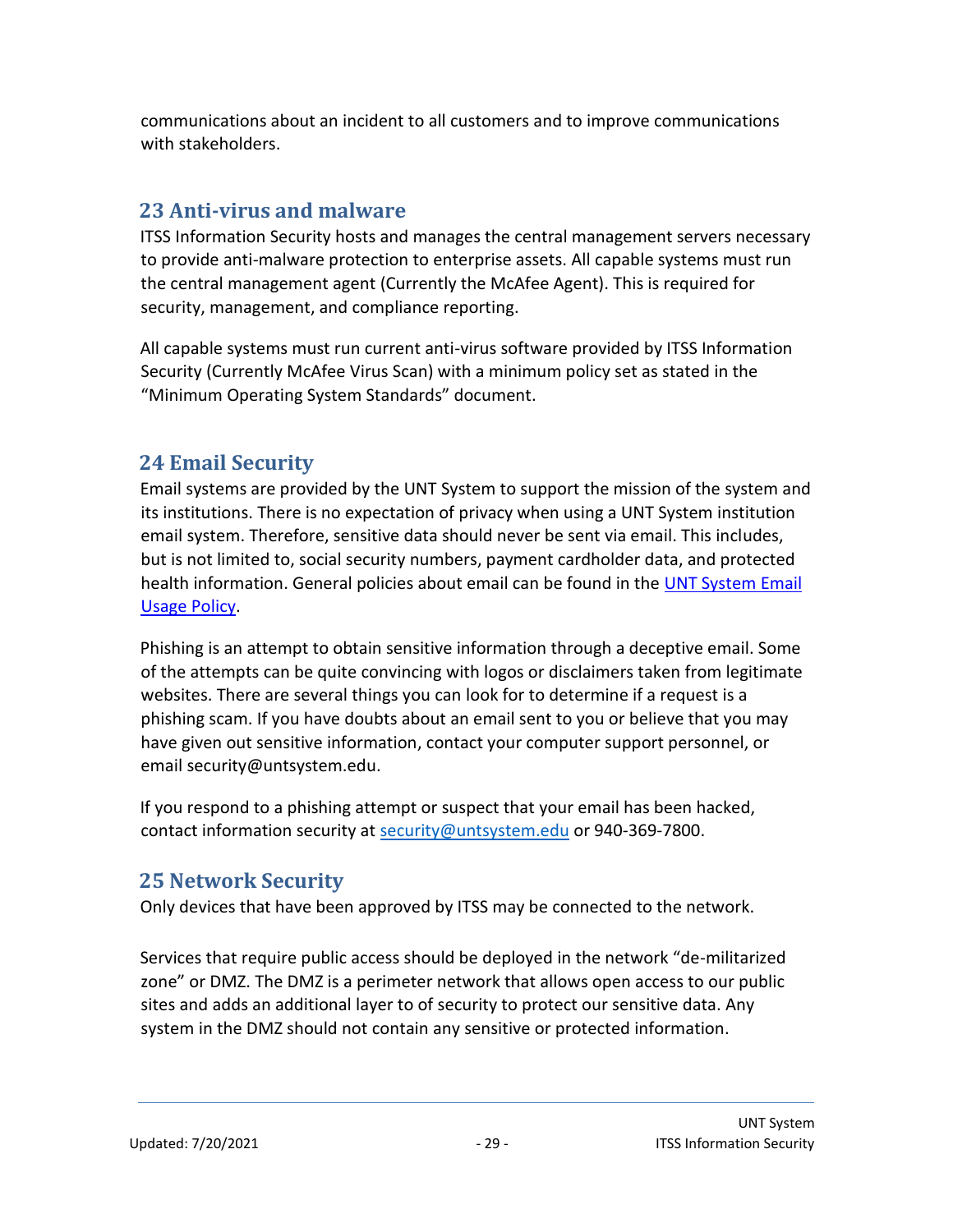# <span id="page-29-0"></span>**26 Vulnerability Assessments**

The ITSS Information Security team provides on-demand comprehensive vulnerability scanning services for IT managers. Several tools are used depending on the type of scan requested. Examples include but are not limited to non-credentialed and credentialed operating system scans, port scans, and web application scans. Once completed, an analyst will review the results and work with the IT manager to provide guidance and assist with addressing any issues found if it is within the expertise of the security team. The results are provided as-is.

Systems on datacenter networks are subject to be scanned by ITSS Information Security on a weekly basis.

Authenticated vulnerability scans are to use an account that is not used for any other purpose and should be an Active Directory account that has the password changed often.

### <span id="page-29-1"></span>**27 Change Management**

Formal change management procedures that are documented and enforced protect the integrity of information resources. ITSS manages the changes in the IT environment through its change management process that are established by the Service Management team.

# <span id="page-29-2"></span>**28 Sanctions**

Sanctions for the violation of UNT institutional policies and applicable state or federal laws are cited in the in the various institutions Policies defining employee and student codes of conduct and employee information. Penalties for violations range from the loss of computing resources privileges to the dismissal from the university and may also include civil action or prosecution. Institutional policies can be found at these institution webpages:

[UNT](http://policy.unt.edu/) **[HSC](https://www.unthsc.edu/administrative/institutional-compliance-office/unt-health-science-center-policies/)** [UNT Dallas](https://www.untdallas.edu/hr/upol)

#### <span id="page-29-3"></span>**29 References**

#### <span id="page-29-4"></span>29.1 **UNT Computing Policies, Guidelines, and Handbooks**

#### <span id="page-29-5"></span>**29.1.1 Computing Policies**

- UNT System Information Security Regulation: https://www.untsystem.edu/sites/default/files/06.1000\_information\_security.pdf
- UNT Policy 14.001 Student E-Mail: <http://policy.unt.edu/policy/14-001>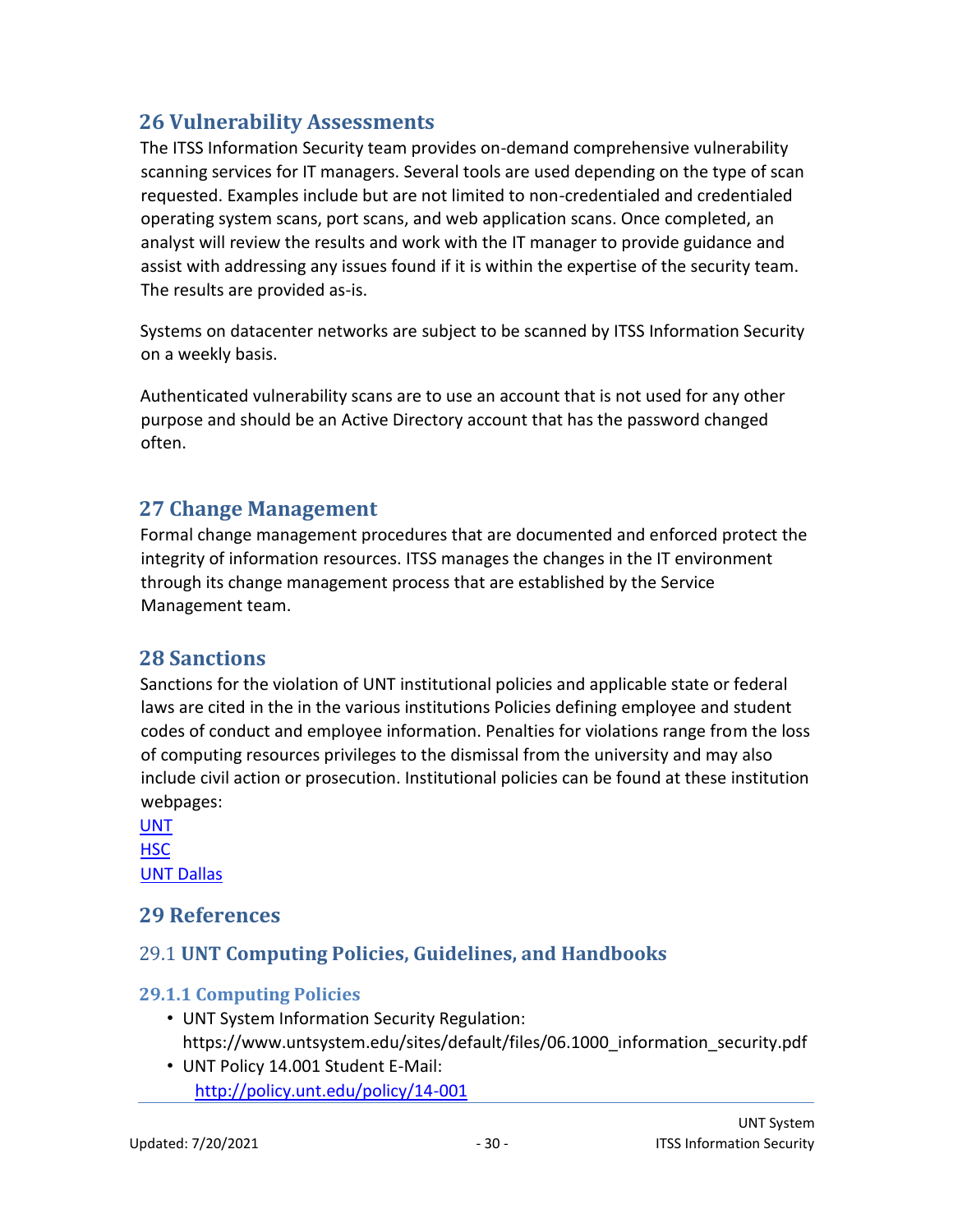- UNT Policy 14.002 Information Security Policy:<http://policy.unt.edu/policy/14-002>
- UNT Policy 14.003 Computer Use Policy: <http://policy.unt.edu/policy/14-003>
- UNT Policy 14.004 Network Connections Policy: [http://policy.unt.edu/policy/14-](http://policy.unt.edu/policy/14-004) [004](http://policy.unt.edu/policy/14-004)
- UNT Policy 14.005 Electronic and Information Resources Accessibility: <http://policy.unt.edu/policy/14-005>
- UNT Policy 14.006 Use of University Non-Wireless and Wireless Telephones, Telephone Lines, Fax Machines and Personal Computing Devices: <http://policy.unt.edu/policy/14-006> • UNT Policy 14.007 Web Publishing: <http://policy.unt.edu/policy/14-007> •
- UNT Policy 14.008 Web Accessibility: <http://policy.unt.edu/policy/14-008>
- HSC Acceptable Electronic Communications Use Policy 04.301: <https://unthsc.policytech.com/dotNet/documents/?docid=479>
- HSC Server Management and Security Policy 04.302: [https://www.unthsc.edu/administrative/wp](https://www.unthsc.edu/administrative/wp-content/uploads/sites/23/Server_Management_and_Security_Policy.pdf)[content/uploads/sites/23/Server\\_Management\\_and\\_Security\\_Policy.pd](https://www.unthsc.edu/administrative/wp-content/uploads/sites/23/Server_Management_and_Security_Policy.pdf)[f](https://app.unthsc.edu/policies/PoliciesPDF/Server%20Management%20and%20Security%20Policy.pdf) [0Security%20Policy.pdf](https://app.unthsc.edu/policies/PoliciesPDF/Server%20Management%20and%20Security%20Policy.pdf)
- HSC Data Integrity and Classification Policy 04.304: <https://unthsc.policytech.com/dotNet/documents/?docid=168>
- HSC Web Policy 04.305: <https://unthsc.policytech.com/dotNet/documents/?docid=176>
- HSC Transmission of Health Information via PDA Policy 04.308: <https://unthsc.policytech.com/dotNet/documents/?docid=175>
- HSC Information Security Policy: <https://unthsc.policytech.com/dotNet/documents/?docid=480>
- UNTD Electronic Communication Policy 14.001: [http://www.untdallas.edu/sites/default/files/page\\_level2/pdf/policy/14.001%20](http://www.untdallas.edu/sites/default/files/page_level2/pdf/policy/14.001%20Electronic%20Communication.pdf) [Electronic%20Communication.pdf](http://www.untdallas.edu/sites/default/files/page_level2/pdf/policy/14.001%20Electronic%20Communication.pdf)
- UNTD Internet Use Policy 14.002: [http://www.untdallas.edu/sites/default/files/page\\_level2/pdf/policy/14.002%20](http://www.untdallas.edu/sites/default/files/page_level2/pdf/policy/14.002%20%20Internet%20Use.pdf) [%20Internet%20Use.pdf](http://www.untdallas.edu/sites/default/files/page_level2/pdf/policy/14.002%20%20Internet%20Use.pdf)
- UNTD Portable Computing Policy 14.003: [http://www.untdallas.edu/sites/default/files/page\\_level2/pdf/policy/14.003%20](http://www.untdallas.edu/sites/default/files/page_level2/pdf/policy/14.003%20Portable%20Computing.pdf) [Portable%20Computing.pdf](http://www.untdallas.edu/sites/default/files/page_level2/pdf/policy/14.003%20Portable%20Computing.pdf)
- UNTD Use of Licensed Commercial Software Policy 14.004: [http://www.untdallas.edu/sites/default/files/page\\_level2/pdf/policy/14.004%20](http://www.untdallas.edu/sites/default/files/page_level2/pdf/policy/14.004%20Use%20of%20Licensed%20Commercial%20Software.pdf) [Use%20of%20Licensed%20Commercial%20Software.pdf](http://www.untdallas.edu/sites/default/files/page_level2/pdf/policy/14.004%20Use%20of%20Licensed%20Commercial%20Software.pdf)
- UNTD Network Access Policy 14.005: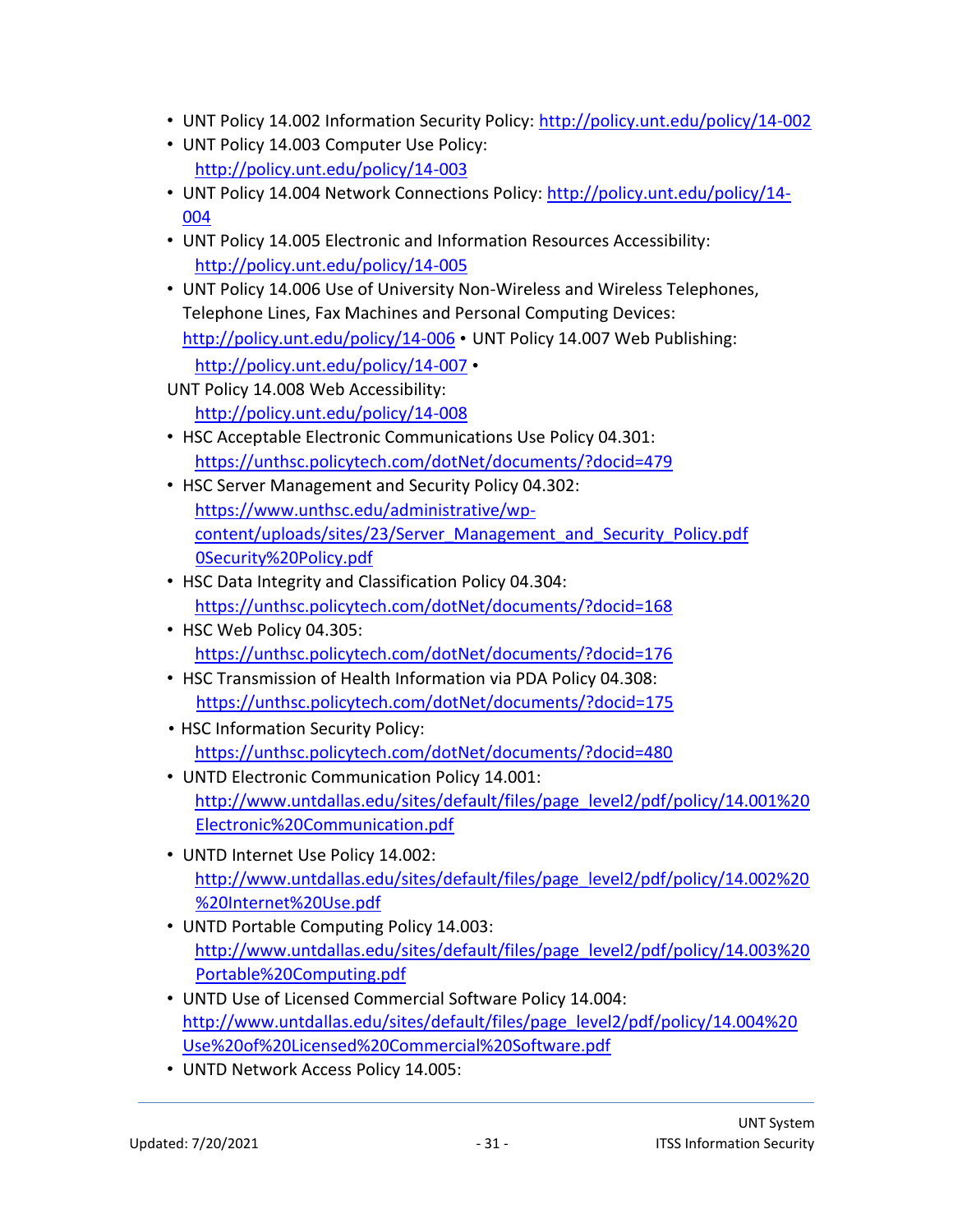[http://www.untdallas.edu/sites/default/files/page\\_level2/pdf/policy/14.005%20](http://www.untdallas.edu/sites/default/files/page_level2/pdf/policy/14.005%20Network%20Access.pdf) [Network%20Access.pdf](http://www.untdallas.edu/sites/default/files/page_level2/pdf/policy/14.005%20Network%20Access.pdf)

- UNTD Password Protection Policy 14.006: [http://www.untdallas.edu/sites/default/files/page\\_level2/pdf/policy/14.006%20](http://www.untdallas.edu/sites/default/files/page_level2/pdf/policy/14.006%20Password%20Protection.pdf) [Password%20Protection.pdf](http://www.untdallas.edu/sites/default/files/page_level2/pdf/policy/14.006%20Password%20Protection.pdf)
- UNTD Privacy Policy 14.007: [http://www.untdallas.edu/sites/default/files/page\\_level2/pdf/policy/14.007%20](http://www.untdallas.edu/sites/default/files/page_level2/pdf/policy/14.007%20Privacy.pdf) [Privacy.pdf](http://www.untdallas.edu/sites/default/files/page_level2/pdf/policy/14.007%20Privacy.pdf)
- UNTD Acceptable Use Policy 14.008: [http://www.untdallas.edu/sites/default/files/page\\_level2/pdf/policy/14.008%20](http://www.untdallas.edu/sites/default/files/page_level2/pdf/policy/14.008%20Acceptable%20Use.pdf) [Acceptable%20Use.pdf](http://www.untdallas.edu/sites/default/files/page_level2/pdf/policy/14.008%20Acceptable%20Use.pdf)
- UNTD Physical Access Policy 14.009: [http://www.untdallas.edu/sites/default/files/page\\_level2/pdf/policy/14.009%20](http://www.untdallas.edu/sites/default/files/page_level2/pdf/policy/14.009%20Physical_Access.pdf) [Physical\\_Access.pdf](http://www.untdallas.edu/sites/default/files/page_level2/pdf/policy/14.009%20Physical_Access.pdf)
- UNTD Use of University Non-Wireless Telephones, Telephone Lines, Fax Machines and Computers Policy 14.011: [https://www.untdallas.edu/sites/default/files/page\\_level2/hds0041/pdf/14\\_011](https://www.untdallas.edu/sites/default/files/page_level2/hds0041/pdf/14_011_use_of_non-wireless_telephones_00168904xc146b.pdf) use of non-wireless telephones 00168904xc146b.pdf
- UNTD Information Security Policy 14.012: https://www.untdallas.edu/sites/default/files/page\_level2/hds0041/pdf/14.012\_ information security.pdf

#### <span id="page-31-0"></span>**29.1.2 Computing Guidelines**

- Remote Access Guide [https://itss.untsystem.edu/sites/default/files/campus\\_vpn.pdf](https://itss.untsystem.edu/sites/default/files/campus_vpn.pdf)
- Web Hosting Policy: [https://itss.untsystem.edu/divisions/ets/cws/ web-hosting](https://itss.untsystem.edu/divisions/ets/cws/web-hosting-policy)[policy](https://itss.untsystem.edu/divisions/ets/cws/web-hosting-policy)
- ITSS Messaging Email Usage Policy [http://itss.untsystem.edu/services/messaging](http://itss.untsystem.edu/services/messaging-services/unt-system-email-usage-policy)[services/unt-system-email-usage-](http://itss.untsystem.edu/services/messaging-services/unt-system-email-usage-policy) [policy.](http://itss.untsystem.edu/services/messaging-services/unt-system-email-usage-policy)

# <span id="page-31-1"></span>**29.1.3 Handbooks and University Policy Offices**

- UNT System Information Security Handbook [https://itss.untsystem.edu/divisions/mrs/is/articles-and-resources/unt](https://itss.untsystem.edu/divisions/mrs/is/articles-and-resources/unt-system-information-security-handbook)[systeminformation-security-handboo](https://itss.untsystem.edu/divisions/mrs/is/articles-and-resources/unt-system-information-security-handbook)[k handbook.pdf](https://itss.untsystem.edu/sites/default/files/unt_system_infomation_security_handbook.pdf)
- UNT University Policy Office [http://policy.unt.edu](http://policy.unt.edu/)
- HSC Policie[s https://www.unthsc.edu/administrative/institutional-compliance](https://www.unthsc.edu/administrative/institutional-compliance-office/unt-health-science-center-policies/)[office/unthealth-science-center-policies/](https://www.unthsc.edu/administrative/institutional-compliance-office/unt-health-science-center-policies/)
- UNT Dallas University Policies<https://www.untdallas.edu/hr/upol>
- UNT Code of Student Conduct: <https://policy.unt.edu/policy/07-012> [North%20Texas%20Code%20of%20Student%20Conduct.pdf](http://policy.unt.edu/sites/default/files/untpolicy/18.1.11_University%20of%20North%20Texas%20Code%20of%20Student%20Conduct.pdf)
- UNT Health Science Center Student Code of Conduct and Discipline: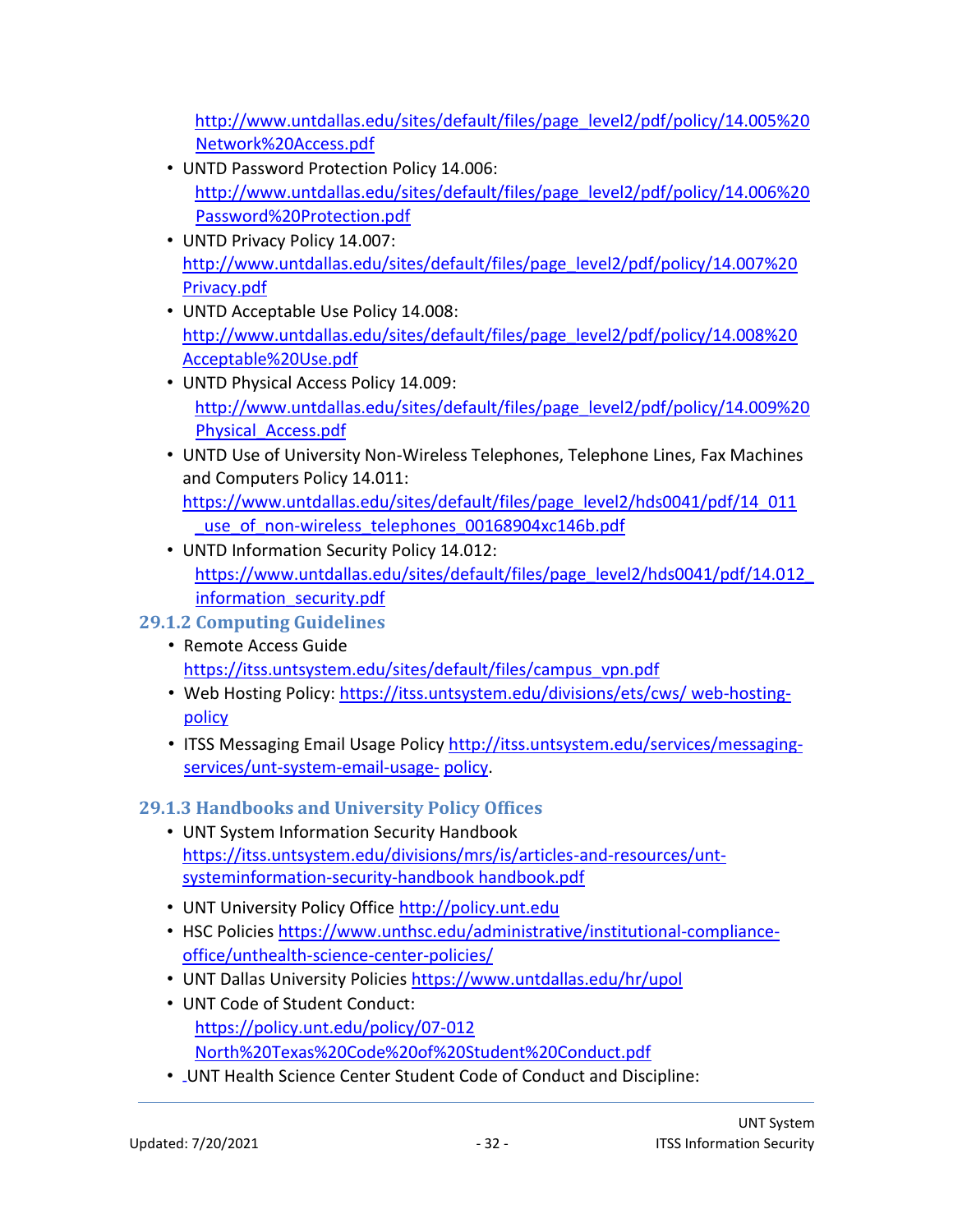<https://unthsc.policytech.com/dotNet/documents/?docid=265>

- UNT Dallas Code of Student's Rights, Responsibilities and Conduct: https://www.untdallas.edu/sites/default/files/page\_level2/pdf/policy/7.001\_cod [e\\_of\\_students\\_rights\\_responsibilities\\_and\\_conduct.pd](https://www.untdallas.edu/sites/default/files/page_level2/pdf/policy/7.001_code_of_students_rights_responsibilities_and_conduct.pdf)[f](http://www.untdallas.edu/sites/default/files/page_level2/pdf/policy/7.001%20Code%20of%20Student%20Rights%20Responsibilities%20and%20Conduct.pdf)
- UNT System Information Security Standards and Practices Guide: [https://itss.untsystem.edu/sites/default/files/Information%20Security%20Standa](https://itss.untsystem.edu/sites/default/files/Information%20Security%20Standards%20and%20Practices.pdf)  [rds%20and%20Practices.pdf](https://itss.untsystem.edu/sites/default/files/Information%20Security%20Standards%20and%20Practices.pdf)

#### <span id="page-32-0"></span>29.2 **State and Federal Laws**

- Information Security Standards -Texas Administrative Code Title 1, Part 10, Chapter 202: [https://texreg.sos.state.tx.us/public/readtac\\$ext.ViewTAC?tac\\_view=4&ti=1&pt](https://texreg.sos.state.tx.us/public/readtac$ext.ViewTAC?tac_view=4&ti=1&pt=%2010&ch=202)  [=%2010&ch=202](https://texreg.sos.state.tx.us/public/readtac$ext.ViewTAC?tac_view=4&ti=1&pt=%2010&ch=202)
- Computer Crimes- Texas Penal Code, Chapter 33: <http://www.statutes.legis.state.tx.us/docs/PE/htm/PE.33.htm>
- Computer Fraud and Abuse Act of 1986- U.S. Penal Code, Title 18, Section 1030: [http://uscode.house.gov/view.xhtml?req=\(title:18%20section:1030%20editio](http://uscode.house.gov/view.xhtml?req=(title:18%20section:1030%20edition:prelim))  [n:prelim](http://uscode.house.gov/view.xhtml?req=(title:18%20section:1030%20edition:prelim))[\)](http://uscode.house.gov/view.xhtml?req=granuleid%3AUSC-prelim-title18-section1030&num=0&edition=prelim)
- Family Educational Rights and Privacy Act: <http://www.unt.edu/ferpa/> <http://www.ed.gov/policy/gen/guid/fpco/ferpa/index.html> <http://policy.unt.edu/policydesc/ferpa-policy-18-1-9>
- UNT [Dallas Registrar's Office F](http://www.untdallas.edu/admissions-aid/financial-aid-scholarships/student-financial-aid-scholarships/policies-consumer-information/family-educational-ri)ERPA Information: https://registrar.untdallas.edu/ferpa
- UNT Denton Registrar's Office FERPA Information: <http://www.unt.edu/ferpa/>
- UNT HSC Registrar's Office FERPA Information: <https://www.unthsc.edu/students/registrar/ferpa/>
- Fraud and related activity in connection with computers- U. S. Penal Code, Title 18, Chapter 47: [http://uscode.house.gov/view.xhtml?path=/prelim@title18/part1/chapter47&e](http://uscode.house.gov/view.xhtml?path=/prelim@title18/part1/chapter47&edition=prelim)  [dition=prelim](http://uscode.house.gov/view.xhtml?path=/prelim@title18/part1/chapter47&edition=prelim)
- Fraud and False Statements, Section 1030: [http://uscode.house.gov/view.xhtml?path=/prelim@title18/part1/chap](http://uscode.house.gov/view.xhtml?path=/prelim@title18/part1/chapter47&edition=prelim)  [ter47&edition=prelim](http://uscode.house.gov/view.xhtml?path=/prelim@title18/part1/chapter47&edition=prelim)
- Federal Copyright Law: <http://www.copyright.gov/title17>
- Digital Millennium Copyright Act: <http://www.copyright.gov/legislation/dmca.pdf>
- Computer Software Rental Amendments Act of 1990: [http://www.copyright.gov/reports/software\\_ren.html](http://www.copyright.gov/reports/software_ren.html)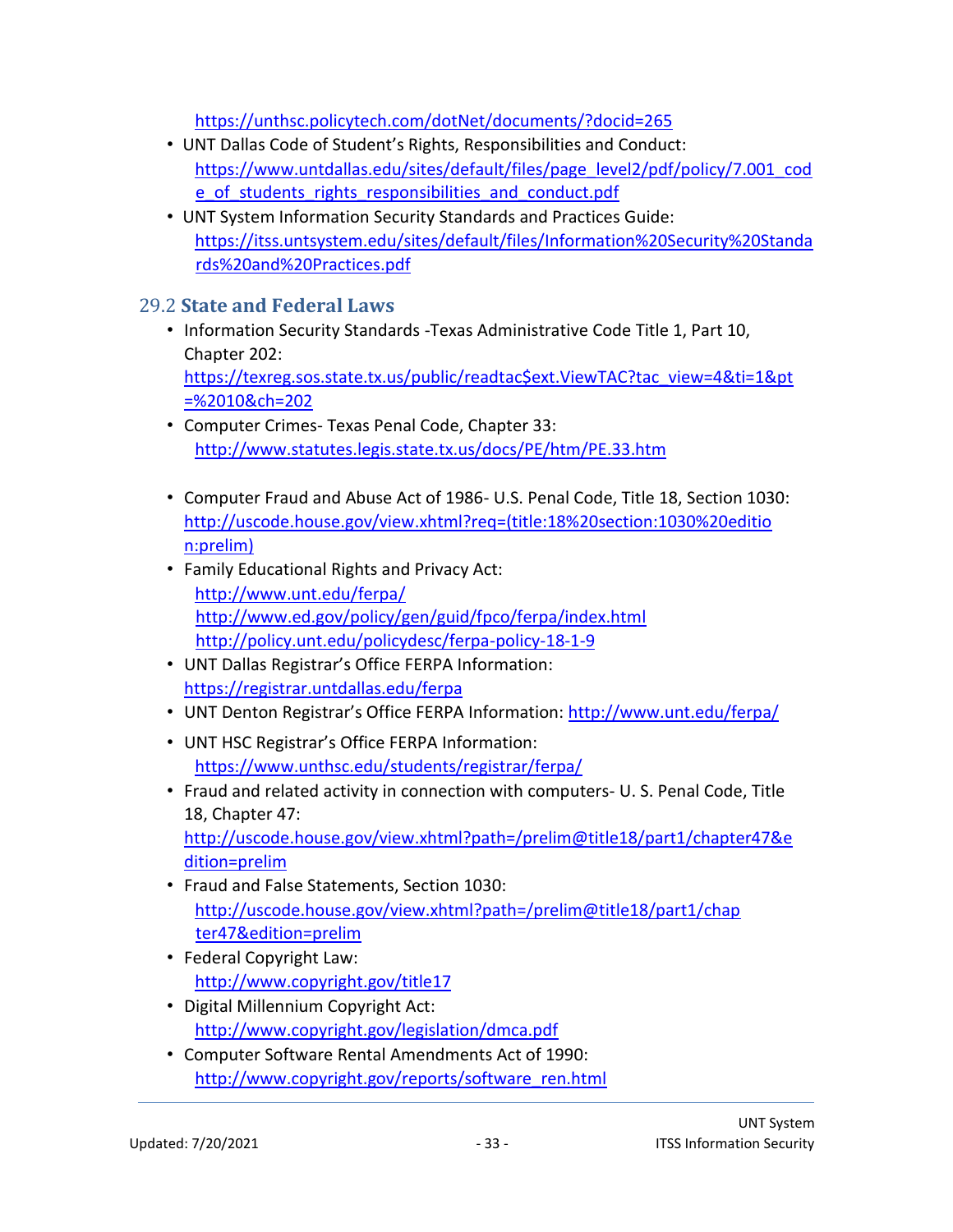- Texas Open Records/Public Information Act: [https://www.texasattorneygeneral.gov/open-government/office-attorneygeneral](https://www.texasattorneygeneral.gov/open-government/office-attorney-general-and-public-information-act)[and-public-information-ac](https://www.texasattorneygeneral.gov/open-government/office-attorney-general-and-public-information-act)[t](http://dentoncounty.com/Pages/Open-Records-Act.aspx)
	- <http://dentoncounty.com/Pages/Open-Records-Act.aspx>
- FERPA (Family Educational Rights and Privacy Act): <http://www.ed.gov/policy/gen/guid/fpco/ferpa/index.html>
- HIPPA (Health Insurance Portability and Accountability Act): [https://www.dol.gov/agencies/ebsa/laws-andregulations/laws/hipaa](https://www.dol.gov/agencies/ebsa/laws-and-regulations/laws/hipaa)
- GLBA (Gramm-Leach-Bliley Act): <http://business.ftc.gov/privacy-and-security/gramm-leach-bliley-act>

### <span id="page-33-0"></span>29.3 **UNT System Computing Resources and Support**

- UNT System IT Shared Services (ITSS): [http://itss.untsystem.edu](http://itss.untsystem.edu/)
- UNT System Information Security: [http://security.untsystem.edu](http://security.untsystem.edu/)
- Antivirus Downloads:<http://itss.untsystem.edu/antivirus-download>
- UNT University Information Technology: [http://it.unt.edu](http://it.unt.edu/)
- UNT UIT Helpdesk:<http://www.unt.edu/helpdesk>
- UNT HSC Helpdesk: [http://helpdesk.hsc.unt.edu](http://helpdesk.hsc.unt.edu/)
- UNT Dallas Helpdesk:<https://www.untdallas.edu/itss/services/helpdesk>
- UNT Distributed IT Support Groups: <http://www.unt.edu/helpdesk/netman/>
- UNT Police Department: <http://www.unt.edu/police>
- UNT Dallas Police Department: <http://dallas.unt.edu/police>
- UNT HSC Police Department:
	- <http://hsc.unt.edu/police>
- Standards for Granting and Removing Access to Information Resources: Guide for Departments:

[https://itss.untsystem.edu/sites/default/files/Standards%20for%20Granting%20](https://itss.untsystem.edu/sites/default/files/Standards%20for%20Granting%20and%20Removing%20IT%20Access.pdf)  [and%20Removing%20IT%20Access.pdf](https://itss.untsystem.edu/sites/default/files/Standards%20for%20Granting%20and%20Removing%20IT%20Access.pdf)

• ITSS Firewall Exception Process: [https://itss.untsystem.edu/sites/default/files/Firewall%20Exception%20Process.](https://itss.untsystem.edu/sites/default/files/Firewall%20Exception%20Process.pdf) [p df](https://itss.untsystem.edu/sites/default/files/Firewall%20Exception%20Process.pdf)

#### <span id="page-33-1"></span>29.4 **Other Helpful Sites**

• OWASP – Open Web Application Security Project [https://www.owasp.org](https://www.owasp.org/)